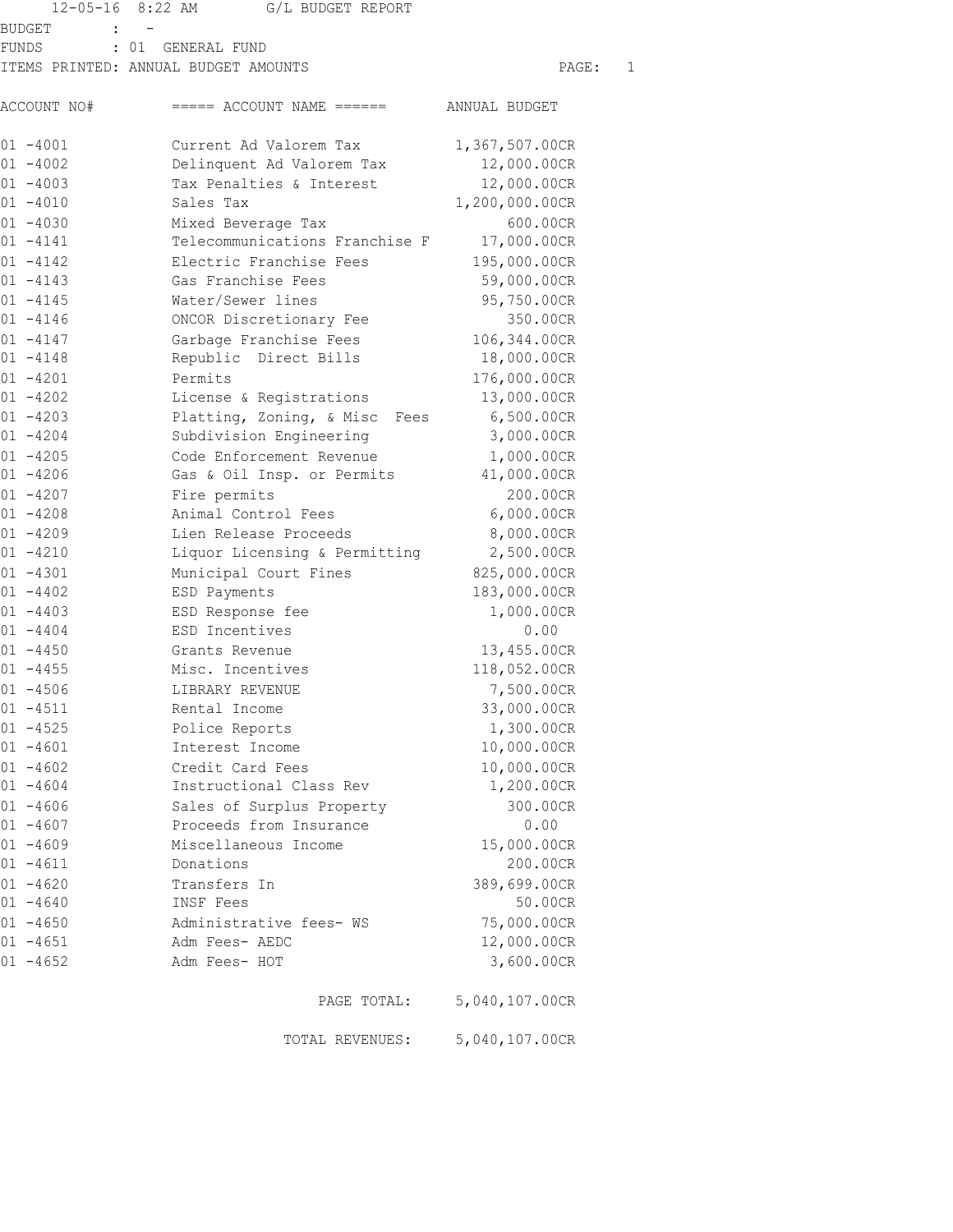|                                        | 12-05-16 8:22 AM G/L BUDGET REPORT       |                      |   |
|----------------------------------------|------------------------------------------|----------------------|---|
| BUDGET                                 |                                          |                      |   |
| FUNDS                                  | : 01 GENERAL FUND                        |                      |   |
|                                        | ITEMS PRINTED: ANNUAL BUDGET AMOUNTS     | PAGE:                | 2 |
| ACCOUNT NO#                            | $====$ ACCOUNT NAME $====$ ANNUAL BUDGET |                      |   |
|                                        |                                          |                      |   |
| $01 - 5101 - 111$                      | Salaries and Wages                       | 224,577.00           |   |
| $01 - 5101 - 114$                      | Certification pay                        | 360.00               |   |
| $01 - 5101 - 115$                      | Christmas Bonus                          | 800.00               |   |
| $01 - 5101 - 116$                      | Longevity Pay                            | 1,560.00             |   |
| $01 - 5101 - 117$                      | Auto Allowance                           | 6,000.00             |   |
| $01 - 5101 - 118$                      | Workers Compensation Ins.                | 588.00               |   |
| $01 - 5101 - 119$                      | Insurance - Employees                    | 32,818.00            |   |
| $01 - 5101 - 120$                      | Retirement- employees                    | 12,073.00            |   |
| $01 - 5101 - 121$                      | Social Security                          | 14,464.00            |   |
| $01 - 5101 - 122$                      | Medicare                                 | 3,382.00             |   |
| $01 - 5101 - 123$                      | TWC Expenses                             | 828.00               |   |
| $01 - 5101 - 203$                      | Engineering Services                     | 3,000.00             |   |
| $01 - 5101 - 204$                      | Janitorial Services                      | 3,500.00             |   |
| $01 - 5101 - 205$                      | Utilities                                | 3,500.00             |   |
| $01 - 5101 - 206$                      | Communications                           | 3,268.00             |   |
| $01 - 5101 - 207$                      | Advertisements & Notices                 | 5,500.00             |   |
| $01 - 5101 - 208$                      | Property & Liability Ins.                | 1,548.00             |   |
| $01 - 5101 - 209$                      | Dues & Subscriptions                     | 2,231.00             |   |
| $01 - 5101 - 210$                      | Election Costs                           | 2,500.00             |   |
| $01 - 5101 - 212$                      | Postage                                  | 2,200.00             |   |
| $01 - 5101 - 213$                      | Travel & Training                        | 2,000.00             |   |
| $01 - 5101 - 301$                      | Office Supplies                          | 4,500.00             |   |
| $01 - 5101 - 303$<br>$01 - 5101 - 304$ | Janitorial Supplies<br>Fuel & Lubricants | 550.00               |   |
| $01 - 5101 - 310$                      | Clothing and Uniforms                    | 1,200.00<br>1,000.00 |   |
| $01 - 5101 - 401$                      | Vehicle Maintenance                      | 1,000.00             |   |
| $01 - 5101 - 403$                      | Building Maintenance                     | 2,740.00             |   |
| $01 - 5101 - 404$                      | Equipment Maintenance                    | 1,000.00             |   |
| $01 - 5101 - 405$                      | Maintenance Contracts                    | 9,574.00             |   |
| $01 - 5101 - 550$                      | CAPITAL OUTLAY                           | 0.00                 |   |
| $01 - 5102 - 111$                      | Salaries and Wages                       | 75,798.00            |   |
| $01 - 5102 - 113$                      | Overtime                                 | 300.00               |   |
| $01 - 5102 - 115$                      | Christmas Bonus                          | 400.00               |   |
| $01 - 5102 - 116$                      | Longevity Pay                            | 1,440.00             |   |
| $01 - 5102 - 118$                      | Workers Compensation Ins.                | 445.00               |   |
| $01 - 5102 - 119$                      | Insurance - Employees                    | 11,870.00            |   |
| $01 - 5102 - 120$                      | Retirement- employees                    | 4,033.00             |   |
| $01 - 5102 - 121$                      | Social Security                          | 4,832.00             |   |
| $01 - 5102 - 122$                      | Medicare                                 | 1,130.00             |   |
| $01 - 5102 - 123$                      | TWC Expenses                             | 414.00               |   |
| $01 - 5102 - 204$                      | Janitorial Services                      | 2,220.00             |   |
| $01 - 5102 - 205$                      | Utilities                                | 2,200.00             |   |
| $01 - 5102 - 206$                      | Communications                           | 3,206.00             |   |
| $01 - 5102 - 208$                      | Property & Liability Ins.                | 1,358.00             |   |
| $01 - 5102 - 209$                      | Dues & Subscriptions                     | 700.00               |   |
| $01 - 5102 - 212$                      | Postage                                  | 1,500.00             |   |
| 01 -5102-213                           | Travel & Training                        | 2,500.00             |   |
| $01 - 5102 - 219$                      | Platting and Zoning                      | 500.00               |   |
| $01 - 5102 - 245$                      | Back-up Inspections                      | 40,000.00            |   |

PAGE TOTAL: 503,107.00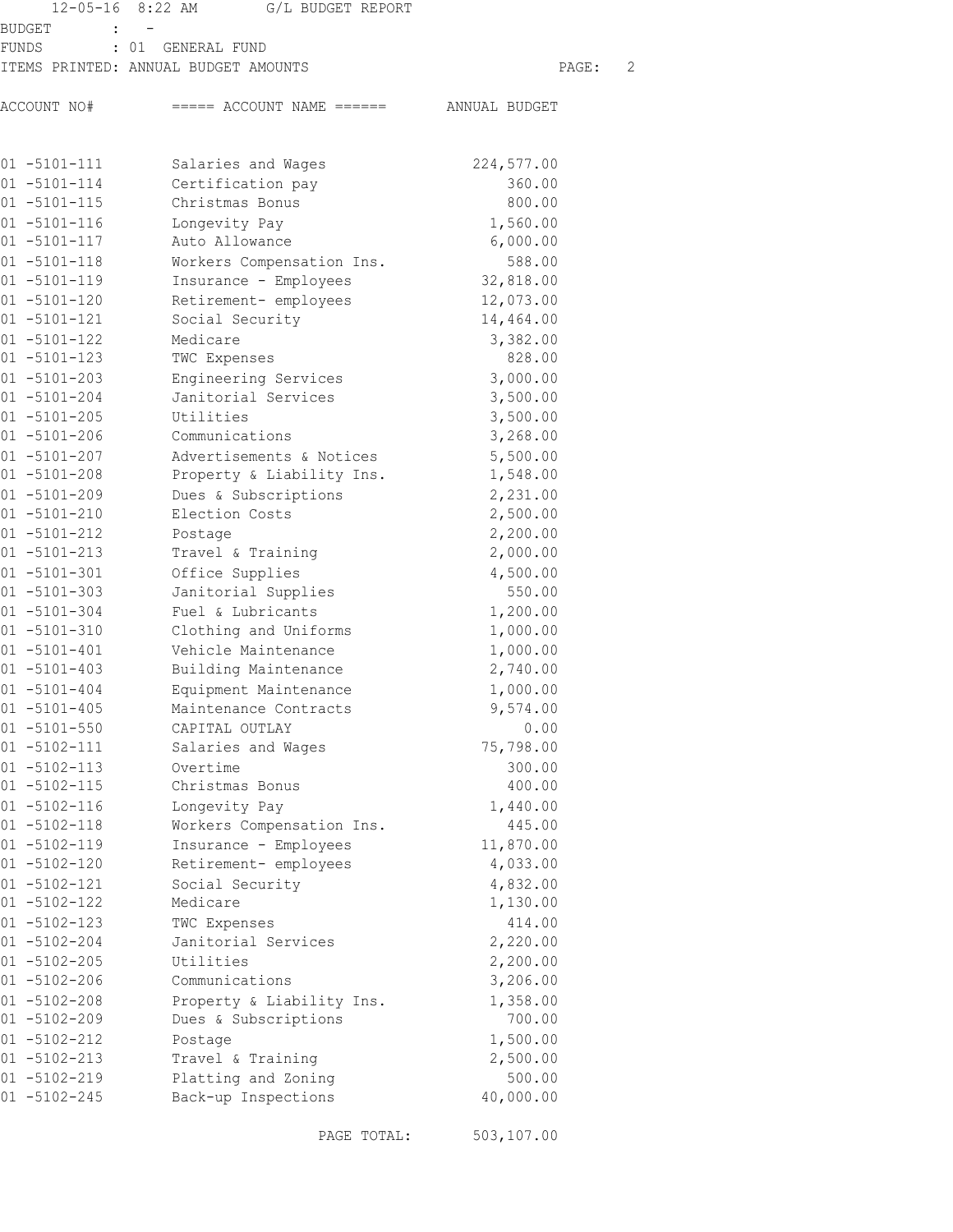|                                        | 12-05-16 8:22 AM G/L BUDGET REPORT       |                        |       |               |
|----------------------------------------|------------------------------------------|------------------------|-------|---------------|
| BUDGET<br>$\mathbf{L}$                 |                                          |                        |       |               |
| FUNDS                                  | : 01 GENERAL FUND                        |                        |       |               |
|                                        | ITEMS PRINTED: ANNUAL BUDGET AMOUNTS     |                        | PAGE: | $\mathcal{S}$ |
| ACCOUNT NO#                            | $====$ ACCOUNT NAME $====$ ANNUAL BUDGET |                        |       |               |
| $01 - 5102 - 245.001$                  | Back-up Inspect - Prairielands           | 0.00                   |       |               |
| $01 - 5102 - 301$                      | Office Supplies                          | 2,800.00               |       |               |
| $01 - 5102 - 303$                      | Janitorial Supplies                      | 350.00                 |       |               |
| $01 - 5102 - 304$                      | Fuel & Lubricants                        | 2,200.00               |       |               |
| $01 - 5102 - 306$                      | Materials and Supplies                   | 800.00                 |       |               |
| $01 - 5102 - 310$                      | Clothing and Uniforms                    | 1,000.00               |       |               |
| $01 - 5102 - 315$                      | Demolitions                              | 20,000.00              |       |               |
| $01 - 5102 - 316$                      | Mowing                                   | 5,500.00               |       |               |
| $01 - 5102 - 401$                      | Vehicle Maintenance                      | 1,000.00               |       |               |
| $01 - 5102 - 403$                      | Building Maintenance                     | 1,500.00               |       |               |
| $01 - 5102 - 405$                      | Maintenance Contracts                    | 5,573.00               |       |               |
| $01 - 5102 - 518$                      | Easement/Deeds Expense                   | 500.00                 |       |               |
| $01 - 5103 - 201$                      | Legal Services                           | 40,000.00              |       |               |
| $01 - 5103 - 202$                      | Audit and Accounting                     | 14,250.00              |       |               |
| $01 - 5103 - 206$                      | Communications                           | 1,003.00               |       |               |
| $01 - 5103 - 209$                      | Dues & Subscriptions                     | 3,459.00               |       |               |
| $01 - 5103 - 213$                      | Travel & Training                        | 2,000.00               |       |               |
| $01 - 5103 - 214$                      | Employee Recognition                     | 8,515.00               |       |               |
| $01 - 5103 - 217$                      | Internet Services                        | 8,640.00               |       |               |
| $01 - 5103 - 231$<br>$01 - 5103 - 232$ | Gas Drilling Inspector                   | 41,000.00              |       |               |
| $01 - 5103 - 233$                      | TASC Expenses<br>Code Revision           | 2,700.00<br>4,800.00   |       |               |
| $01 - 5103 - 235$                      | IT Computer Services                     | 60, 197.00             |       |               |
| $01 - 5103 - 236$                      | Hazardous Waste Collection               | 4,000.00               |       |               |
| $01 - 5103 - 238$                      | Land Rental Expense                      | 100.00                 |       |               |
| $01 - 5103 - 241$                      | Contingency Fund                         | 70,320.00              |       |               |
| $01 - 5103 - 242$                      | Clean-Up Landfill                        | 4,000.00               |       |               |
| $01 - 5103 - 250$                      | Johnson County Tax Office                | 9,000.00               |       |               |
| $01 - 5103 - 251$                      | Central Appraisal Dist                   | 33,000.00              |       |               |
| $01 - 5103 - 252$                      | Johnson Co Transportation                | 3,178.00               |       |               |
| $01 - 5103 - 253$                      | Mosquito Control                         | 20,000.00              |       |               |
| $01 - 5103 - 254$                      | MERP Expenses                            | 0.00                   |       |               |
| $01 - 5103 - 304$                      | Fuel & Lubricants                        | 400.00                 |       |               |
| $01 - 5103 - 310$                      | Clothing and Uniforms- Council           | 250.00                 |       |               |
| $01 - 5103 - 312$                      | Community Events                         | 15,000.00              |       |               |
| $01 - 5103 - 320$                      | Council Chamber Expenses                 | 2,565.00               |       |               |
| $01 - 5103 - 550$                      | Capital Outlay                           | 0.00                   |       |               |
| $01 - 5103 - 610$                      | Miscellaneous Expense                    | 204, 443.00            |       |               |
| $01 - 5103 - 660$                      | Transfers Out                            | 0.00                   |       |               |
| $01 - 5201 - 111$                      | Salaries and Wages                       | 844, 247.00            |       |               |
| $01 - 5201 - 113$                      | Overtime                                 | 20,000.00              |       |               |
| $01 - 5201 - 114$                      | Certification pay                        | 7,560.00               |       |               |
| $01 - 5201 - 115$                      | Christmas Bonus                          | 3,600.00               |       |               |
| $01 - 5201 - 116$                      | Longevity Pay                            | 3,840.00               |       |               |
| $01 - 5201 - 118$                      | Workers Compensation Ins.                | 19,412.00              |       |               |
| $01 - 5201 - 119$                      | Insurance - Employees                    | 119,427.00             |       |               |
| $01 - 5201 - 120$<br>01 -5201-121      | Retirement- employees<br>Social Security | 46,578.00<br>55,800.00 |       |               |
| $01 - 5201 - 122$                      | Medicare                                 | 13,050.00              |       |               |
| $01 - 5201 - 123$                      | TWC Expenses                             | 3,726.00               |       |               |
|                                        |                                          |                        |       |               |

PAGE TOTAL: 1,731,283.00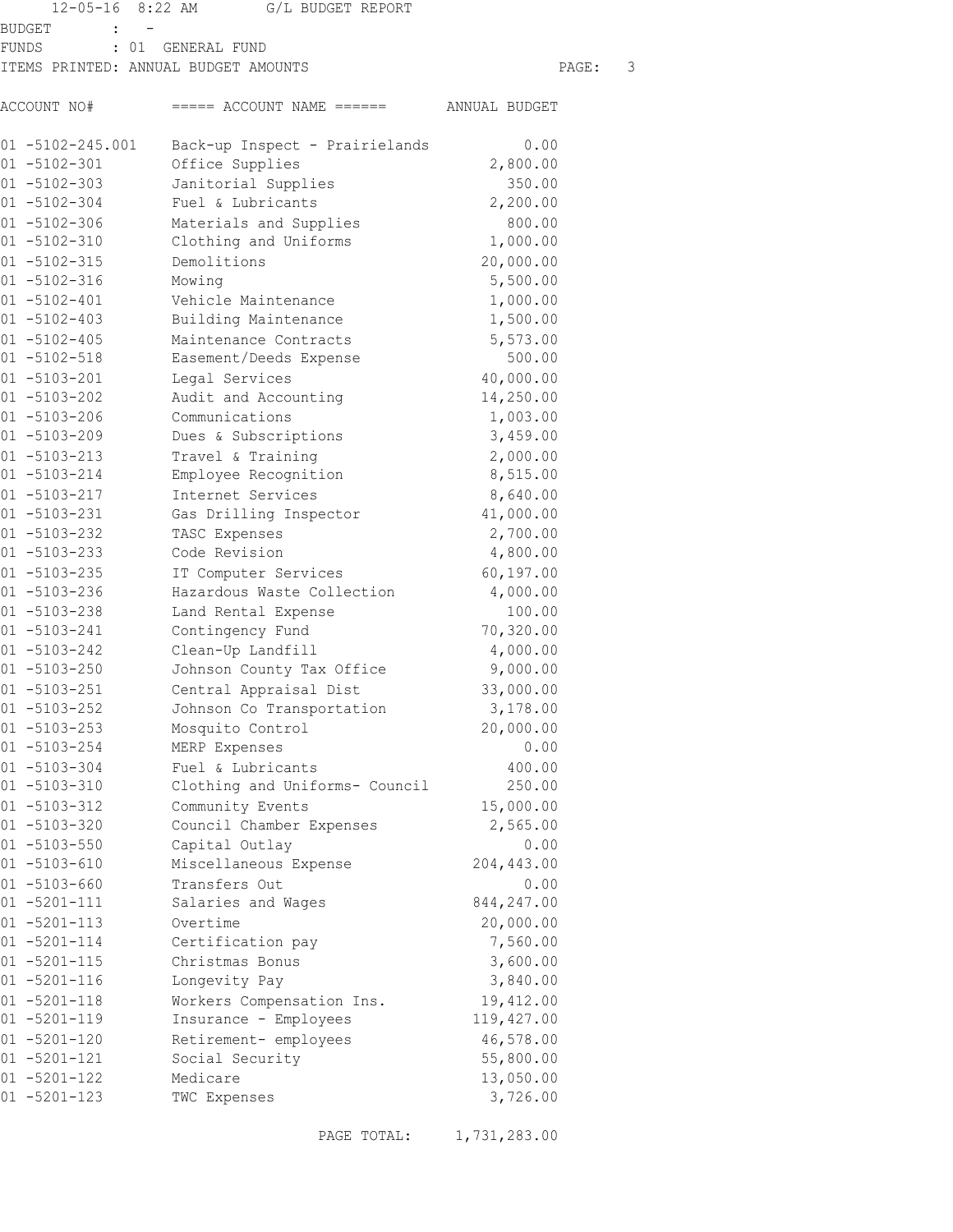|                                        | 12-05-16 8:22 AM<br>G/L BUDGET REPORT          |                       |   |
|----------------------------------------|------------------------------------------------|-----------------------|---|
| BUDGET                                 |                                                |                       |   |
| FUNDS                                  | : 01 GENERAL FUND                              |                       |   |
|                                        | ITEMS PRINTED: ANNUAL BUDGET AMOUNTS           | PAGE:                 | 4 |
| ACCOUNT NO#                            | $====$ ACCOUNT NAME $====$ ANNUAL BUDGET       |                       |   |
| $01 - 5201 - 125$                      | Uniform Allowance                              | 20,800.00             |   |
| $01 - 5201 - 204$                      | Janitorial Services                            | 12,154.00             |   |
| $01 - 5201 - 205$                      | Utilities                                      | 13,900.00             |   |
| $01 - 5201 - 206$                      | Communications                                 | 19,780.00             |   |
| $01 - 5201 - 207$                      | Advertisements & Notices                       | 0.00                  |   |
| $01 - 5201 - 208$                      | Property & Liability Ins.                      | 17,682.00             |   |
| $01 - 5201 - 209$                      | Dues & Subscriptions                           | 800.00                |   |
| $01 - 5201 - 212$                      | Postage                                        | 2,500.00              |   |
| $01 - 5201 - 213$                      | Travel & Training                              | 9,000.00              |   |
| $01 - 5201 - 215$                      | Medical Costs                                  | 500.00                |   |
| $01 - 5201 - 222$                      | Emergency public services                      | 1,000.00              |   |
| $01 - 5201 - 229$                      | Forensic Investigations                        | 4,000.00              |   |
| $01 - 5201 - 239$                      | Task Force                                     | 4,854.00              |   |
| $01 - 5201 - 301$                      | Office Supplies                                | 7,000.00              |   |
| $01 - 5201 - 302$                      | Office Furniture & Equip.                      | 500.00                |   |
| $01 - 5201 - 303$                      | Janitorial Supplies                            | 1,500.00              |   |
| $01 - 5201 - 304$                      | Fuel & Lubricants                              | 67,800.00             |   |
| $01 - 5201 - 306$                      | Materials and Supplies                         | 1,500.00              |   |
| $01 - 5201 - 307$                      | Minor Tools & Equipment                        | 5,000.00              |   |
| $01 - 5201 - 310$                      | Clothing and Uniforms                          | 18,000.00             |   |
| $01 - 5201 - 312$                      | Community Events                               | 450.00                |   |
| $01 - 5201 - 333$                      | Emerald Expenses                               | 3,000.00              |   |
| $01 - 5201 - 401$                      | Vehicle Maintenance                            | 18,000.00             |   |
| $01 - 5201 - 403$                      | Building Maintenance                           | 4,000.00              |   |
| $01 - 5201 - 404$                      | Equipment Maintenance                          | 500.00                |   |
| $01 - 5201 - 405$                      | Maintenance Contracts                          | 33,081.00             |   |
| $01 - 5201 - 550$                      | Capital Outlay                                 | 16,819.00             |   |
| $01 - 5201 - 601$                      | Lease & Note Payments                          | 97,226.00             |   |
| $01 - 5203 - 111$                      | Salaries and Wages                             | 141,420.00            |   |
| $01 - 5203 - 113$                      | Overtime                                       | 300.00                |   |
| $01 - 5203 - 114$                      | Certification Pay                              | 720.00                |   |
| $01 - 5203 - 115$                      | Christmas Bonus                                | 800.00                |   |
| $01 - 5203 - 116$                      | Longevity Pay                                  | 1,200.00              |   |
| $01 - 5203 - 118$                      | Workers Compensation Ins.                      | 1,287.00              |   |
| $01 - 5203 - 119$<br>$01 - 5203 - 120$ | Insurance - Employees<br>Retirement- employees | 23,739.00<br>7,542.00 |   |
| $01 - 5203 - 121$                      | Social Security                                | 9,035.00              |   |
| $01 - 5203 - 122$                      | Medicare                                       | 2,113.00              |   |
| $01 - 5203 - 123$                      | TWC Expenses                                   | 828.00                |   |
| $01 - 5203 - 125$                      | Uniform Allowance                              | 1,300.00              |   |
| $01 - 5203 - 201$                      | Legal Services                                 | 10,000.00             |   |
| $01 - 5203 - 204$                      | Janitorial Services                            | 2,220.00              |   |
| $01 - 5203 - 205$                      | Utilities                                      | 2,200.00              |   |
| $01 - 5203 - 206$                      | Communications                                 | 2,490.00              |   |
| $01 - 5203 - 208$                      | Property & Liability Ins.                      | 1,472.00              |   |
| $01 - 5203 - 209$                      | Dues & Subscriptions                           | 160.00                |   |
| $01 - 5203 - 212$                      | Postage                                        | 2,500.00              |   |
| $01 - 5203 - 213$                      | Travel & Training                              | 3,000.00              |   |
| $01 - 5203 - 215$                      | Medical Costs                                  | 200.00                |   |
| $01 - 5203 - 218$                      | Warrant Fees - Johnson County                  | 30,000.00             |   |
|                                        |                                                |                       |   |

PAGE TOTAL: 625,872.00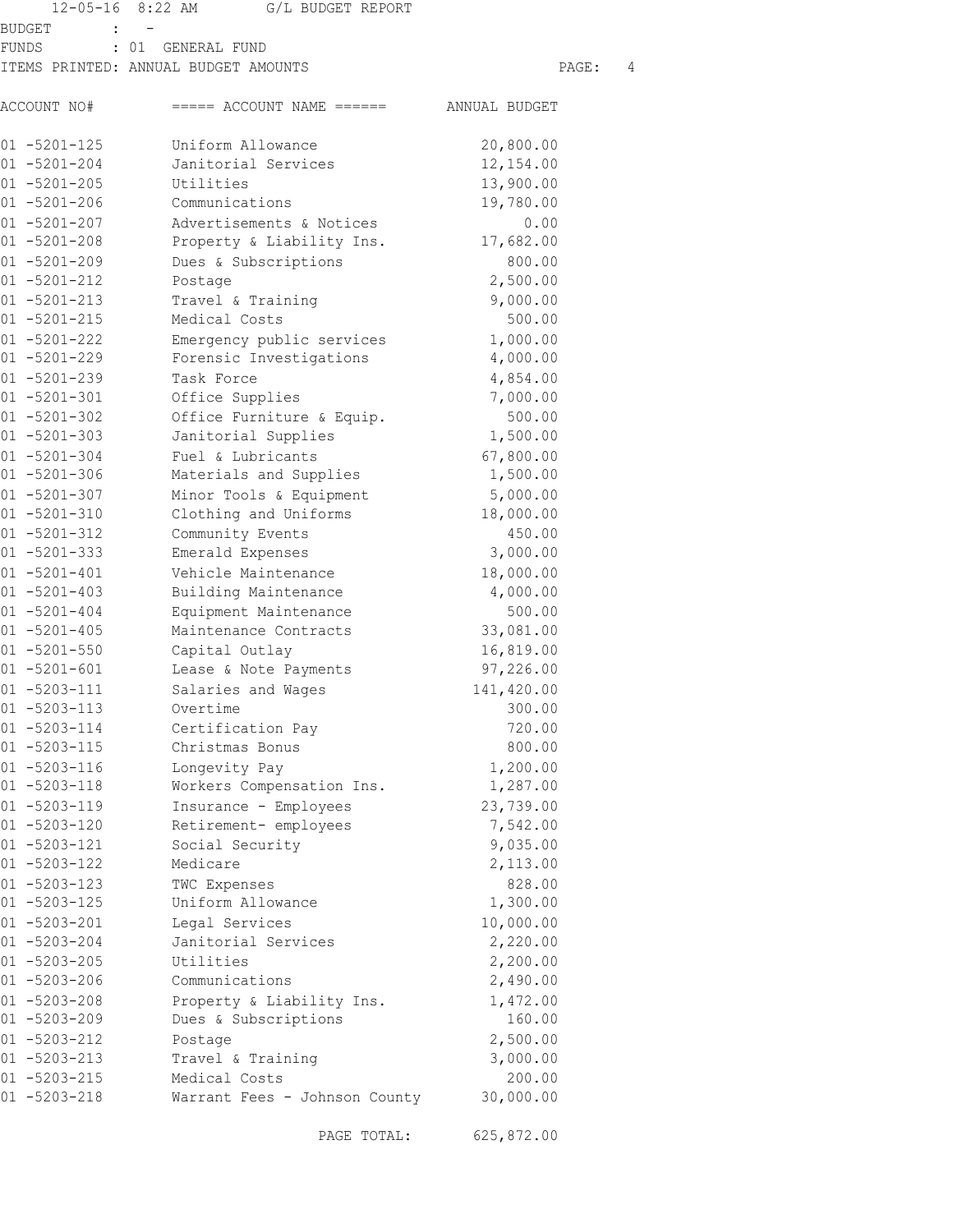|                                        | 12-05-16 8:22 AM G/L BUDGET REPORT       |                        |  |
|----------------------------------------|------------------------------------------|------------------------|--|
| BUDGET                                 |                                          |                        |  |
| FUNDS                                  | : 01 GENERAL FUND                        |                        |  |
|                                        | ITEMS PRINTED: ANNUAL BUDGET AMOUNTS     | 5<br>PAGE:             |  |
| ACCOUNT NO#                            | $====$ ACCOUNT NAME $====$ ANNUAL BUDGET |                        |  |
| $01 - 5203 - 223$                      | Interpreters & sign lan.                 | 2,000.00               |  |
| $01 - 5203 - 224$                      | Municipal Judge                          | 24,000.00              |  |
| $01 - 5203 - 301$                      | Office Supplies                          | 5,000.00               |  |
| $01 - 5203 - 303$                      | Janitorial Supplies                      | 400.00                 |  |
| $01 - 5203 - 308$                      | Credit Card Services                     | 12,250.00              |  |
| $01 - 5203 - 309$                      | Warrant Round-Up                         | 1,000.00               |  |
| $01 - 5203 - 310$                      | Clothing and Uniforms                    | 500.00                 |  |
| $01 - 5203 - 403$                      | Building Maintenance                     | 1,500.00               |  |
| $01 - 5203 - 405$                      | Maintenance Contracts                    | 750.00                 |  |
| $01 - 5204 - 111$                      | Salaries and Wages                       | 556,319.00             |  |
| $01 - 5204 - 113$                      | Overtime                                 | 14,000.00              |  |
| $01 - 5204 - 114$                      | Certification pay                        | 6,120.00               |  |
| $01 - 5204 - 115$                      | Christmas Bonus                          | 2,400.00               |  |
| $01 - 5204 - 116$                      | Longevity Pay                            | 4,860.00               |  |
| $01 - 5204 - 118$                      | Workers Compensation Ins.                | 10,558.00              |  |
| $01 - 5204 - 119$                      | Insurance - Employees                    | 78,418.00              |  |
| $01 - 5204 - 120$<br>$01 - 5204 - 121$ | Retirement- employees                    | 30,206.00<br>36,189.00 |  |
| $01 - 5204 - 122$                      | Social Security<br>Medicare              |                        |  |
| $01 - 5204 - 123$                      | TWC Expenses                             | 8,464.00<br>2,484.00   |  |
| $01 - 5204 - 124$                      | Retirement - Vol. fire                   | 4,320.00               |  |
| $01 - 5204 - 205$                      | Utilities                                | 11,000.00              |  |
| $01 - 5204 - 206$                      | Communications                           | 10,813.00              |  |
| $01 - 5204 - 208$                      | Property & Liability Ins. 8,627.00       |                        |  |
| $01 - 5204 - 209$                      | Dues & Subscriptions                     | 4,650.00               |  |
| $01 - 5204 - 212$                      | Postage                                  | 550.00                 |  |
| $01 - 5204 - 213$                      | Travel & Training                        | 35,058.00              |  |
| $01 - 5204 - 214$                      | Employee Recognition                     | 1,000.00               |  |
| $01 - 5204 - 215$                      | Medical Costs                            | 2,860.00               |  |
| $01 - 5204 - 235$                      | IT Expense                               | 1,000.00               |  |
| $01 - 5204 - 243$                      | Emergency Management                     | 7,405.00               |  |
| $01 - 5204 - 301$                      | Office Supplies                          | 2,500.00               |  |
| $01 - 5204 - 302$                      | Office Furniture & Equip.                | 1,900.00               |  |
| $01 - 5204 - 304$                      | Fuel & Lubricants                        | 16,620.00              |  |
| $01 - 5204 - 305$                      | First aid supplies                       | 4,000.00               |  |
| $01 - 5204 - 310$                      | ProtectiveClothing & Uniforms            | 35,970.00              |  |
| $01 - 5204 - 311$                      | Firefighting equipment                   | 13,325.00              |  |
| $01 - 5204 - 312$                      | Community Risk Reduction                 | 6,600.00               |  |
| $01 - 5204 - 313$                      | Station Supplies - Fire Dept.            | 4,000.00               |  |
| $01 - 5204 - 401$                      | Vehicle Maintenance                      | 57,299.00              |  |
| $01 - 5204 - 403$                      | Building Maintenance                     | 12,230.00              |  |
| $01 - 5204 - 405$                      | Maintenance Contracts                    | 5,196.00               |  |
| $01 - 5204 - 410$                      | Repairs - SCBA                           | 3,400.00               |  |
| $01 - 5204 - 550$                      | Capital Outlay                           | 0.00                   |  |
| $01 - 5204 - 601$                      | Lease & Note Payments                    | 79,833.00              |  |
| $01 - 5204 - 662$                      | Transfer to Special Projects             | 0.00                   |  |
| $01 - 5205 - 111$                      | Salaries and Wages                       | 52,125.00              |  |
| 01 -5205-113                           | Overtime                                 | 500.00                 |  |
| $01 - 5205 - 115$                      | Christmas Bonus                          | 400.00                 |  |
| $01 - 5205 - 116$                      | Longevity Pay                            | 420.00                 |  |

PAGE TOTAL: 1,181,019.00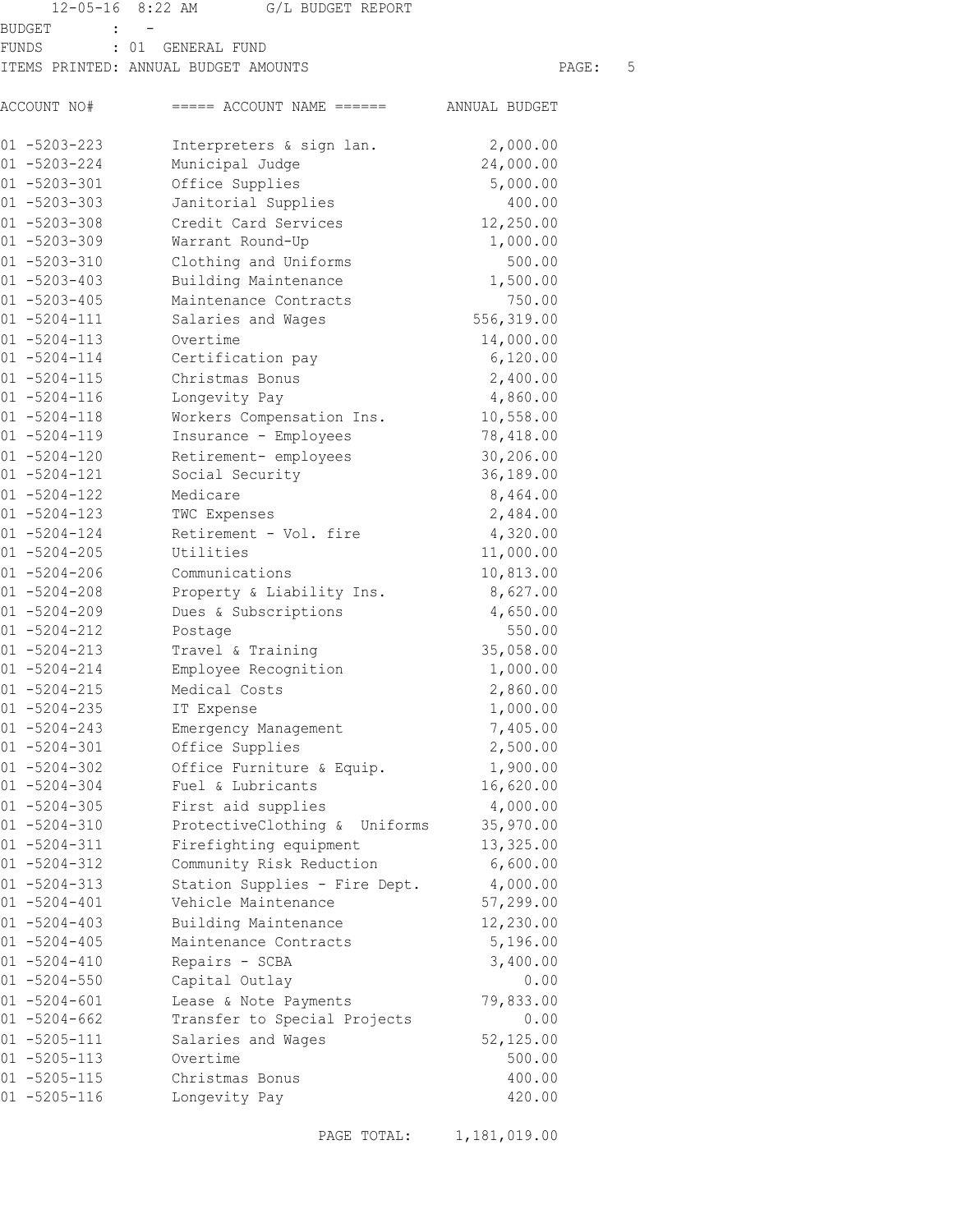|                                        | 12-05-16 8:22 AM G/L BUDGET REPORT       |                   |   |
|----------------------------------------|------------------------------------------|-------------------|---|
| BUDGET                                 |                                          |                   |   |
| FUNDS                                  | : 01 GENERAL FUND                        |                   |   |
|                                        | ITEMS PRINTED: ANNUAL BUDGET AMOUNTS     | PAGE:             | 6 |
| ACCOUNT NO#                            | $====$ ACCOUNT NAME $====$ ANNUAL BUDGET |                   |   |
| $01 - 5205 - 118$                      | Workers Compensation Ins.                | 1,700.00          |   |
| $01 - 5205 - 119$                      | Insurance - Employees                    | 13,670.00         |   |
| $01 - 5205 - 120$                      | Retirement- employees                    | 2,766.00          |   |
| $01 - 5205 - 121$                      | Social Security                          | 3,314.00          |   |
| $01 - 5205 - 122$                      | Medicare                                 | 775.00            |   |
| $01 - 5205 - 123$                      | TWC Expenses                             | 414.00            |   |
| $01 - 5205 - 205$                      | Utilities                                | 6,600.00          |   |
| $01 - 5205 - 206$                      | Communications                           | 1,368.00          |   |
| $01 - 5205 - 208$                      | Property & Liability Ins.                | 1,298.00          |   |
| $01 - 5205 - 213$                      | Travel & Training                        | 1,000.00          |   |
| $01 - 5205 - 215$                      | Medical Costs                            | 320.00            |   |
| $01 - 5205 - 230$                      | Website Development & IT                 | 375.00            |   |
| $01 - 5205 - 301$                      | Office Supplies                          | 500.00            |   |
| $01 - 5205 - 303$                      | Janitorial Supplies                      | 350.00            |   |
| $01 - 5205 - 304$                      | Fuel & Lubricants                        | 1,512.00          |   |
| $01 - 5205 - 306$                      | Materials and Supplies                   | 9,400.00          |   |
| $01 - 5205 - 308$                      | Animal Food                              | 200.00            |   |
| $01 - 5205 - 310$                      | Clothing and Uniforms                    | 900.00            |   |
| $01 - 5205 - 314$                      | Animal Disposal                          | 100.00            |   |
| $01 - 5205 - 316$                      | Vet Expenses & Supplies                  | 4,000.00          |   |
| $01 - 5205 - 326$                      | MICRO CHIPPING EXPENSE                   | 1,000.00          |   |
| $01 - 5205 - 401$                      | Vehicle Maintenance                      | 2,000.00          |   |
| $01 - 5205 - 403$                      | Building Maintenance                     | 3,464.00<br>0.00  |   |
| $01 - 5205 - 550$                      | Capital Outlay                           |                   |   |
| $01 - 5301 - 111$<br>$01 - 5301 - 113$ | Salaries and Wages<br>Overtime           | 26,889.00<br>0.00 |   |
| $01 - 5301 - 115$                      | Christmas Bonus                          | 200.00            |   |
| $01 - 5301 - 116$                      | Longevity Pay                            | 60.00             |   |
| $01 - 5301 - 118$                      | Workers Compensation Ins.                | 1,602.00          |   |
| $01 - 5301 - 119$                      | Insurance - Employees                    | 5,935.00          |   |
| $01 - 5301 - 120$                      | Retirement- employees                    | 1,405.00          |   |
| $01 - 5301 - 121$                      | Social Security                          | 1,683.00          |   |
| $01 - 5301 - 122$                      | Medicare                                 | 394.00            |   |
| $01 - 5301 - 123$                      | TWC Expenses                             | 207.00            |   |
| $01 - 5301 - 203$                      | Engineering Services                     | 20,000.00         |   |
| $01 - 5301 - 206$                      | Communications                           | 540.00            |   |
| $01 - 5301 - 208$                      | Property & Liability Ins.                | 2,628.00          |   |
| $01 - 5301 - 215$                      | Medical Costs                            | 100.00            |   |
| $01 - 5301 - 234$                      | Street Lights                            | 47,200.00         |   |
| $01 - 5301 - 301$                      | Office Supplies                          | 100.00            |   |
| $01 - 5301 - 304$                      | Fuel & Lubricants                        | 3,273.00          |   |
| $01 - 5301 - 306$                      | Materials and Supplies                   | 6,500.00          |   |
| $01 - 5301 - 307$                      | Minor Tools & Equipment                  | 0.00              |   |
| $01 - 5301 - 310$                      | Clothing and Uniforms                    | 1,280.00          |   |
| $01 - 5301 - 401$                      | Vehicle Maintenance                      | 2,500.00          |   |
| $01 - 5301 - 404$                      | Equipment Maintenance                    | 2,000.00          |   |
| $01 - 5301 - 406$                      | Street Maintenance                       | 224,792.00        |   |
| $01 - 5301 - 407$                      | Sign Maintenance                         | 10,000.00         |   |
| $01 - 5301 - 503$                      | Special Purpose Equip.                   | 0.00              |   |
| $01 - 5301 - 550$                      | CAPITAL OUTLAY                           | 6,000.00          |   |

PAGE TOTAL: 422,314.00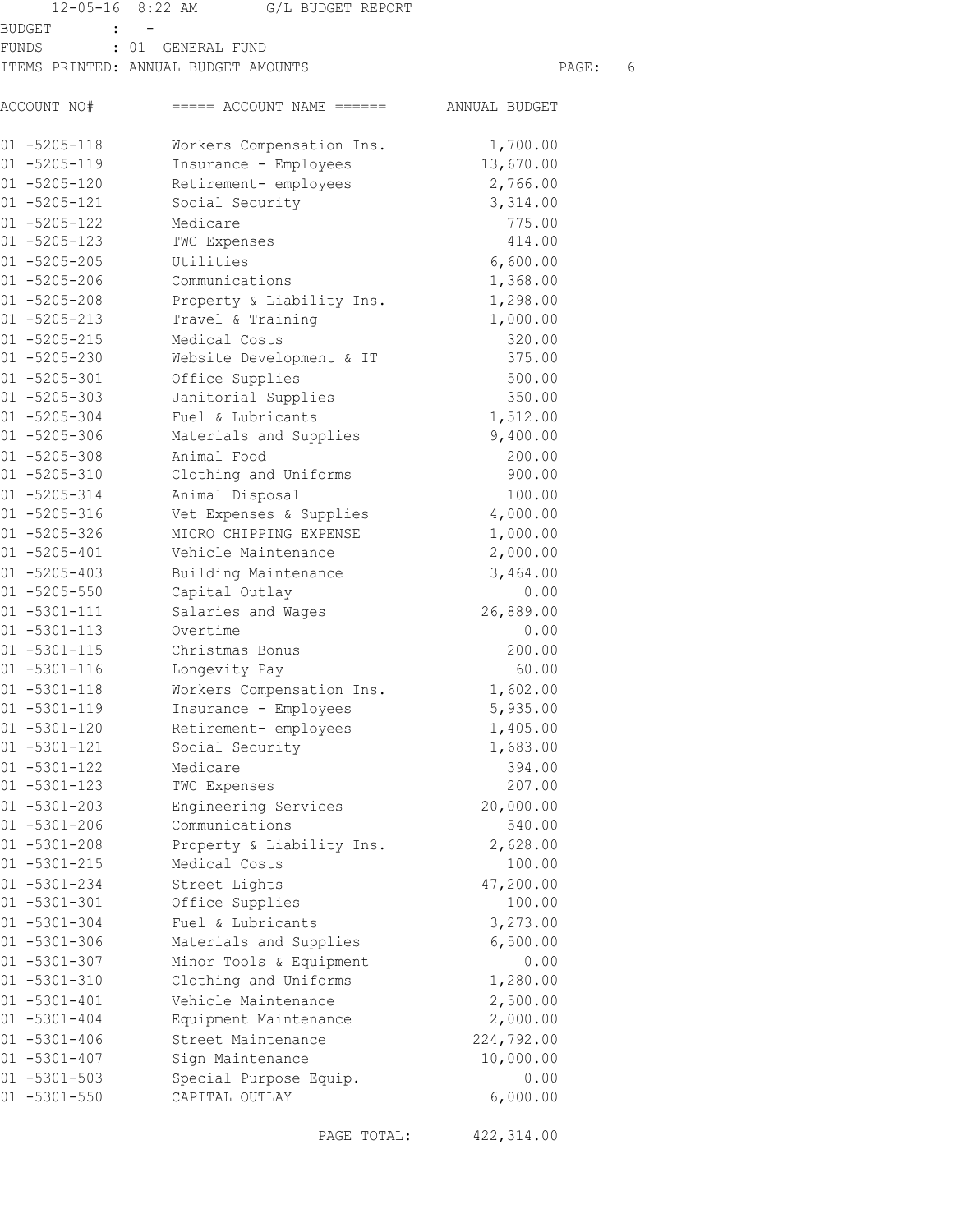|       |                                        | 12-05-16 8:22 AM G/L BUDGET REPORT       |                    |   |
|-------|----------------------------------------|------------------------------------------|--------------------|---|
|       | BUDGET                                 |                                          |                    |   |
| FUNDS |                                        | : 01 GENERAL FUND                        |                    |   |
|       |                                        | ITEMS PRINTED: ANNUAL BUDGET AMOUNTS     | PAGE:              | 7 |
|       | ACCOUNT NO#                            | $====$ ACCOUNT NAME $====$ ANNUAL BUDGET |                    |   |
|       | $01 - 5301 - 660$                      | Transfer Out                             | 0.00               |   |
|       | $01 - 5401 - 111$                      | Salaries and Wages                       | 69,653.00          |   |
|       | $01 - 5401 - 112$                      | Part-time Salaries                       | 20,417.00          |   |
|       | $01 - 5401 - 115$                      | Christmas Bonus                          | 600.00             |   |
|       | $01 - 5401 - 116$                      | Longevity Pay                            | 1,020.00           |   |
|       | $01 - 5401 - 118$                      | Workers Compensation Ins.                | 267.00             |   |
|       | $01 - 5401 - 119$                      | Insurance - Employees                    | 11,870.00          |   |
|       | $01 - 5401 - 120$                      | Retirement- employees                    | 3,678.00           |   |
|       | $01 - 5401 - 121$                      | Social Security                          | 5,684.00           |   |
|       | $01 - 5401 - 122$                      | Medicare                                 | 1,329.00           |   |
|       | $01 - 5401 - 123$                      | TWC Expenses                             | 828.00             |   |
|       | $01 - 5401 - 204$                      | Janitorial Services                      | 5,760.00           |   |
|       | $01 - 5401 - 205$                      | Utilities                                | 9,000.00           |   |
|       | $01 - 5401 - 206$                      | Communications                           | 1,944.00           |   |
|       | $01 - 5401 - 208$                      | Property & Liability Ins.                | 1,485.00           |   |
|       | $01 - 5401 - 212$                      | Postage                                  | 100.00             |   |
|       | $01 - 5401 - 235$                      | IT Expense                               | 2,500.00           |   |
|       | $01 - 5401 - 301$                      | Office Supplies                          | 5,000.00           |   |
|       | $01 - 5401 - 306$                      | Materials and Supplies                   | 7,500.00<br>667.00 |   |
|       | $01 - 5401 - 310$<br>$01 - 5401 - 325$ | Clothing and Uniform                     |                    |   |
|       | $01 - 5401 - 327$                      | Storytime<br>Summer Reading Program      | 100.00<br>3,000.00 |   |
|       | $01 - 5401 - 328$                      | Library Book Losses                      | 1,000.00           |   |
|       | $01 - 5401 - 403$                      | Building Maintenance                     | 4,000.00           |   |
|       | $01 - 5401 - 404$                      | Equipment Maintenance                    | 500.00             |   |
|       | $01 - 5401 - 405$                      | Maintenance Contracts                    | 5,615.00           |   |
|       | $01 - 5402 - 111$                      | Salaries and Wages                       | 34,600.00          |   |
|       | $01 - 5402 - 113$                      | Christmas Bonus                          | 0.00               |   |
|       | $01 - 5402 - 115$                      | Christmas Bonus                          | 200.00             |   |
|       | $01 - 5402 - 116$                      | Longevity Pay                            | 720.00             |   |
|       | $01 - 5402 - 118$                      | Workers Compensation Ins.                | 109.00             |   |
|       | $01 - 5402 - 119$                      | Insurance - Employees                    | 5,935.00           |   |
|       | $01 - 5402 - 120$                      | Retirement- employees                    | 1,942.00           |   |
|       | $01 - 5402 - 121$                      | Social Security                          | 2,326.00           |   |
|       | $01 - 5402 - 122$                      | Medicare                                 | 544.00             |   |
|       | $01 - 5402 - 123$                      | TWC Expenses                             | 207.00             |   |
|       | $01 - 5402 - 128$                      | SCC Open/Close Fees                      | 2,000.00           |   |
|       | $01 - 5402 - 204$                      | Janitorial Services                      | 4,800.00           |   |
|       | $01 - 5402 - 205$                      | Utilities                                | 7,200.00           |   |
|       | $01 - 5402 - 206$                      | Communications                           | 355.00             |   |
|       | $01 - 5402 - 208$                      | Property & Liability Ins.                | 2,138.00           |   |
|       | $01 - 5402 - 212$                      | Postage                                  | 20.00              |   |
|       | $01 - 5402 - 301$                      | Office Supplies                          | 100.00             |   |
|       | $01 - 5402 - 302$                      | Office Furniture & Equip.                | 0.00               |   |
|       | $01 - 5402 - 304$                      | Fuel & Lubricants                        | 500.00             |   |
|       | $01 - 5402 - 306$                      | Materials and Supplies                   | 950.00             |   |
|       | $01 - 5402 - 310$                      | Clothing and Uniform                     | 100.00             |   |
|       | $01 - 5402 - 331$                      |                                          | 0.00               |   |
|       | $01 - 5402 - 332$                      |                                          | 0.00               |   |
|       | $01 - 5402 - 401$                      | Vehicle Maintenance                      | 350.00             |   |

PAGE TOTAL: 228,613.00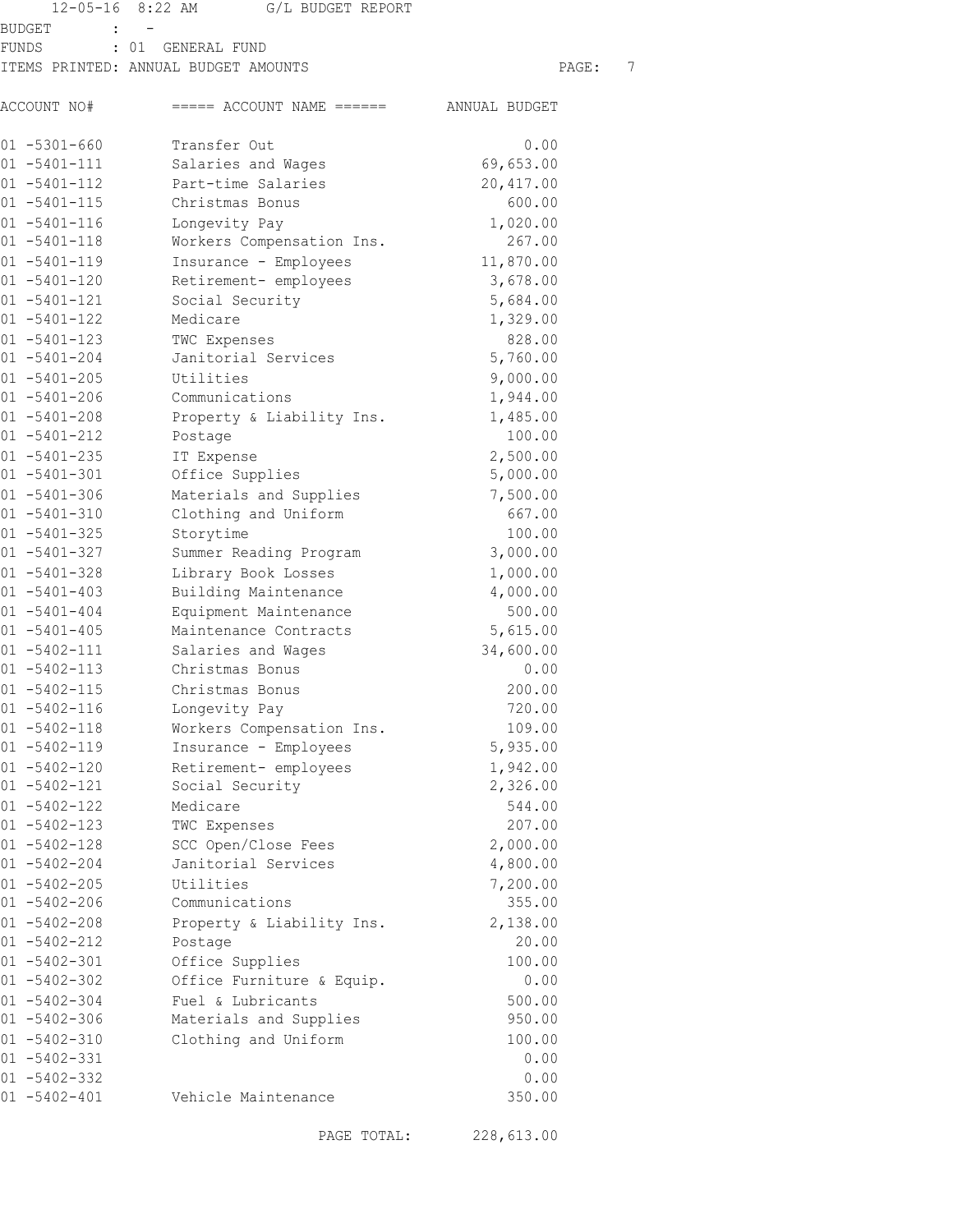|                                               | 12-05-16 8:22 AM<br>G/L BUDGET REPORT    |              |   |
|-----------------------------------------------|------------------------------------------|--------------|---|
| <b>BUDGET</b><br>$\sim$ 100 $\sim$ 100 $\sim$ |                                          |              |   |
| <b>FUNDS</b>                                  | : 01 GENERAL FUND                        |              |   |
|                                               | ITEMS PRINTED: ANNUAL BUDGET AMOUNTS     | PAGE:        | 8 |
| ACCOUNT NO#                                   | $====$ ACCOUNT NAME $====$ ANNUAL BUDGET |              |   |
| $01 - 5402 - 403$                             | Building Maintenance                     | 3,500.00     |   |
| $01 - 5402 - 404$                             | Equipment Maintenance                    | 100.00       |   |
| $01 - 5402 - 405$                             | Maintenance Contracts                    | 606.00       |   |
| $01 - 5403 - 111$                             | Salaries and Wages                       | 48,054.00    |   |
| $01 - 5403 - 112$                             | Part-time Salaries                       | 6,912.00     |   |
| $01 - 5403 - 113$                             | Overtime                                 | 3,500.00     |   |
| $01 - 5403 - 115$                             | Christmas Bonus                          | 400.00       |   |
| $01 - 5403 - 116$                             | Longevity Pay                            | 120.00       |   |
| $01 - 5403 - 118$                             | Workers Compensation Ins.                | 1,391.00     |   |
| $01 - 5403 - 119$                             | Insurance - Employees                    | 11,870.00    |   |
| $01 - 5403 - 120$                             | Retirement- employees                    | 2,695.00     |   |
| $01 - 5403 - 121$                             | Social Security                          | 3,657.00     |   |
| $01 - 5403 - 122$                             | Medicare                                 | 855.00       |   |
| $01 - 5403 - 123$                             | TWC Expenses                             | 621.00       |   |
| $01 - 5403 - 206$                             | Communications                           | 1,080.00     |   |
| $01 - 5403 - 208$                             | Property & Liability Ins.                | 1,694.00     |   |
| $01 - 5403 - 213$                             | Travel and Training                      | 1,000.00     |   |
| $01 - 5403 - 215$                             | Medical Costs                            | 400.00       |   |
| $01 - 5403 - 301$                             | Office Supplies                          | 200.00       |   |
| $01 - 5403 - 304$                             | Fuel & Lubricants                        | 4,500.00     |   |
| $01 - 5403 - 306$                             | Materials and Supplies                   | 7,000.00     |   |
| $01 - 5403 - 307$                             | Minor Tools & Equipment                  | 0.00         |   |
| $01 - 5403 - 310$                             | Clothing and Uniforms                    | 2,560.00     |   |
| $01 - 5403 - 317$                             | Chemicals                                | 500.00       |   |
| $01 - 5403 - 401$                             | Vehicle Maintenance                      | 1,500.00     |   |
| $01 - 5403 - 404$                             | Equipment Maintenance                    | 2,500.00     |   |
| $01 - 5403 - 408$                             | Parks Maintenance                        | 212,084.00   |   |
| $01 - 5403 - 409$                             | Dam Maintenance                          | 25,000.00    |   |
| $01 - 5403 - 412$                             | Cemetery Maintenance                     | 3,600.00     |   |
| $01 - 5403 - 503$                             | Special Purpose Equip.                   | 0.00         |   |
| $01 - 5403 - 505$                             | Light/Med Trucks/Autos                   | 0.00         |   |
| $01 - 5403 - 550$                             | Other Capital                            | 0.00         |   |
|                                               | PAGE TOTAL:                              | 347,899.00   |   |
|                                               | TOTAL EXPENDITURES:                      | 5,040,107.00 |   |
|                                               | NET REVENUES/EXPENDITURES:               | 0.00         |   |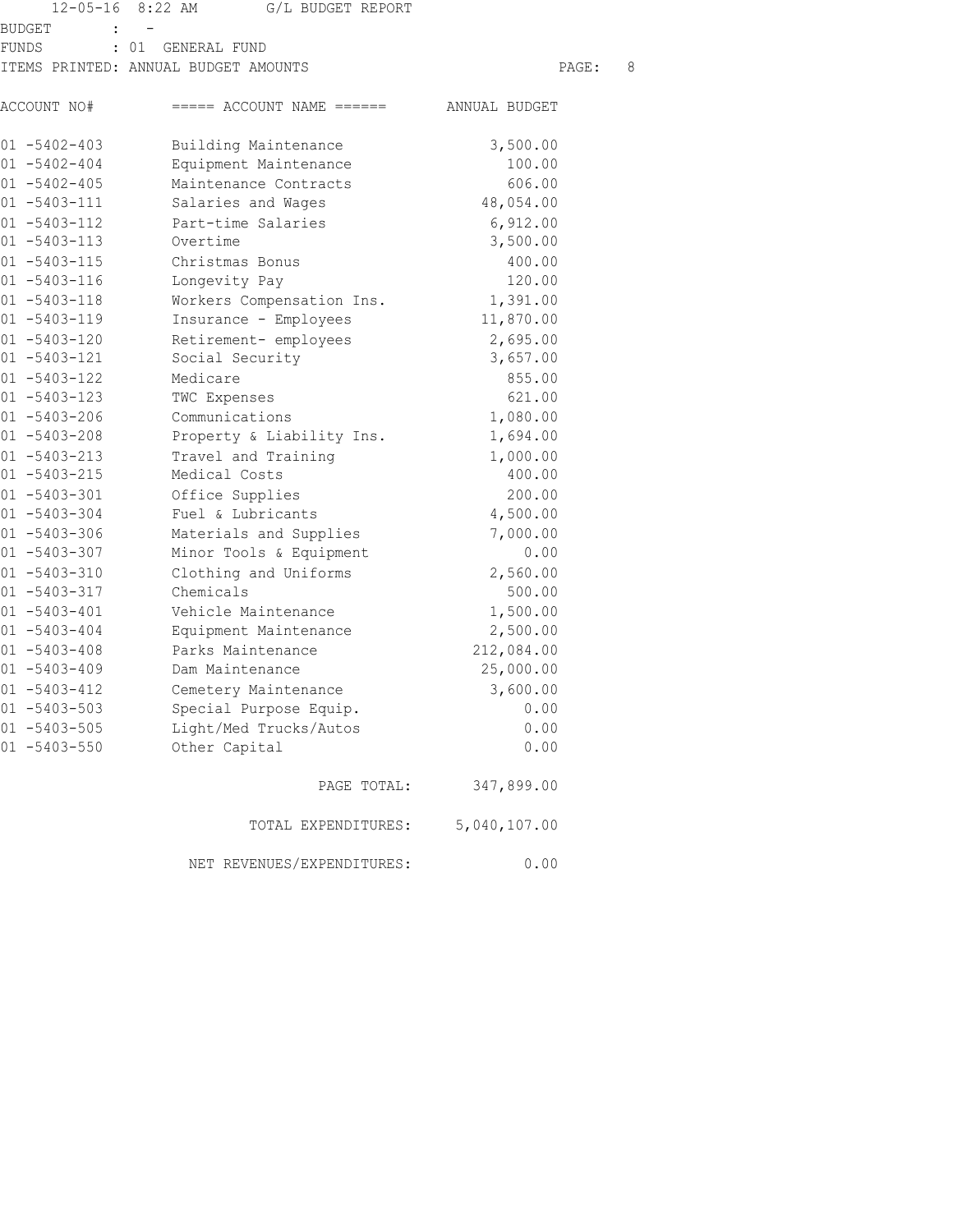|               | 12-05-16 8:22 AM G/L BUDGET REPORT                  |                |   |
|---------------|-----------------------------------------------------|----------------|---|
| <b>BUDGET</b> |                                                     |                |   |
|               | FUNDS : 02 WATER & SEWER FUND                       |                |   |
|               | ITEMS PRINTED: ANNUAL BUDGET AMOUNTS                | PAGE:          | 9 |
|               | ACCOUNT NO# ===== ACCOUNT NAME ====== ANNUAL BUDGET |                |   |
| $02 - 4550$   | Water Service                                       | 1,255,000.00CR |   |
| $02 - 4551$   | Sewer Service                                       | 975, 124.00CR  |   |
| $02 - 4552$   | Garbage Service                                     | 500,000.00CR   |   |
| $02 - 4553$   | Meter Set Fees                                      | 16,000.00CR    |   |
| $02 - 4554$   | Water Tap Fees                                      | 3,000.00CR     |   |
| $02 - 4555$   | Sewer Tap Fees                                      | 1,800.00CR     |   |
| $02 - 4556$   | Fire Hydrant Tap Fees                               | 1,000.00CR     |   |
| $02 - 4560$   | Prairielands Use Fee                                | 25,000.00CR    |   |
| $02 - 4561$   | Recycling Fee                                       | 29,500.00CR    |   |
| $02 - 4562$   | CAREFLITE                                           | 15,000.00CR    |   |
| $02 - 4601$   | Interest Income                                     | 3,500.00CR     |   |
| $02 - 4602$   | Credit Card Fees                                    | 13,000.00CR    |   |
| $02 - 4606$   | Sales of Surplus Property                           | 0.00           |   |
| $02 - 4609$   | Miscellaneous Income                                | 500.00CR       |   |
| $02 - 4620$   | Transfers In                                        | 121,500.00CR   |   |
| $02 - 4640$   | INSF Fees                                           | 1,000.00CR     |   |
| $02 - 4641$   | Late Charges                                        | 69,000.00CR    |   |
|               | PAGE TOTAL:                                         | 3,029,924.00CR |   |
|               | TOTAL REVENUES:                                     | 3,029,924.00CR |   |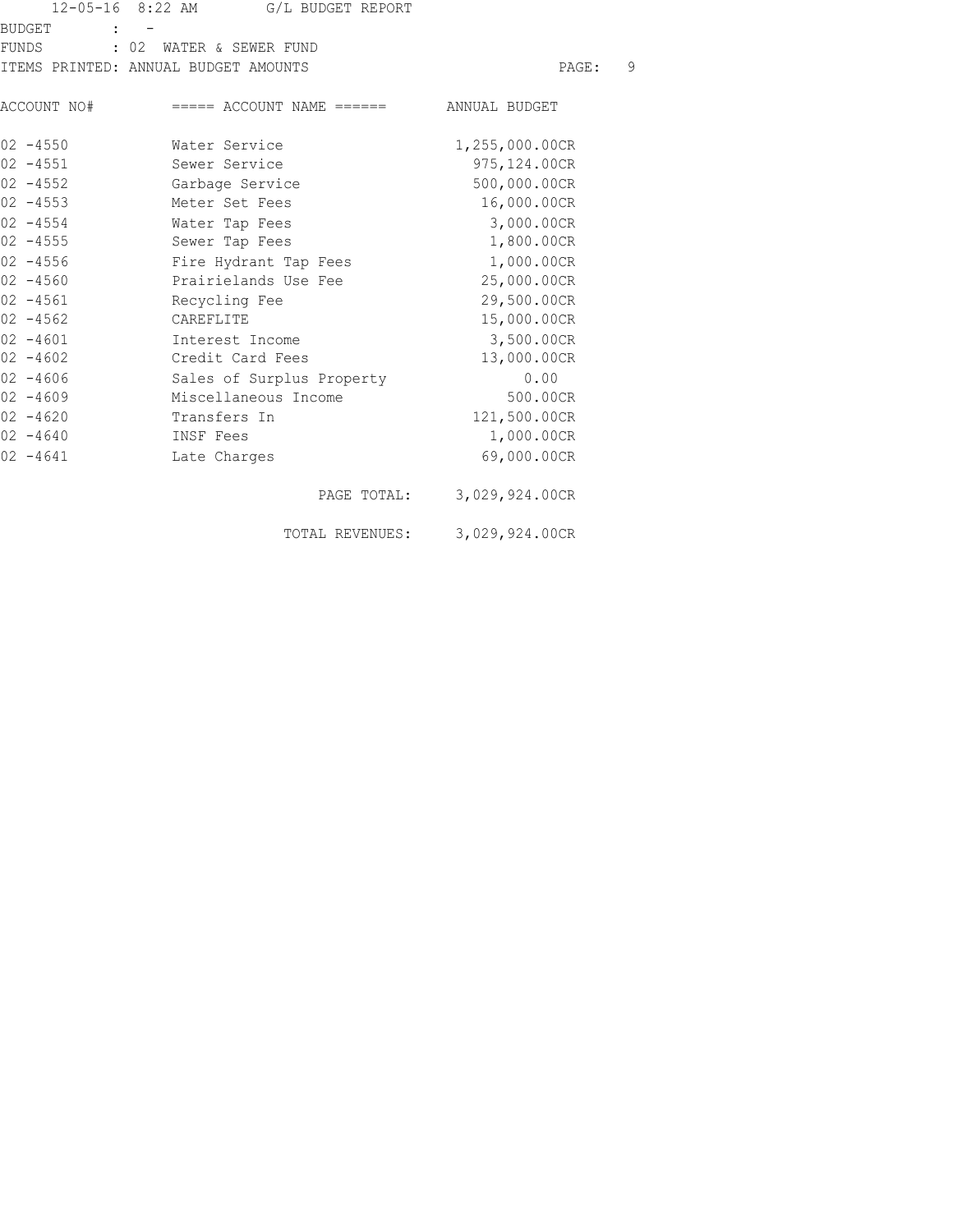|                                        | 12-05-16 8:22 AM G/L BUDGET REPORT               |              |    |
|----------------------------------------|--------------------------------------------------|--------------|----|
| BUDGET                                 |                                                  |              |    |
| FUNDS                                  | : 02 WATER & SEWER FUND                          |              |    |
|                                        | ITEMS PRINTED: ANNUAL BUDGET AMOUNTS             | PAGE:        | 10 |
| ACCOUNT NO#                            | $====$ ACCOUNT NAME $====$ ANNUAL BUDGET         |              |    |
| $02 - 5101 - 111$                      | 169,442.00<br>Salaries and Wages                 |              |    |
| $02 - 5101 - 113$                      | Overtime<br>1,000.00                             |              |    |
| $02 - 5101 - 114$                      | Certification pay                                | 720.00       |    |
| $02 - 5101 - 115$                      | Christmas Bonus                                  | 800.00       |    |
| $02 - 5101 - 116$                      | Longevity Pay<br>2,700.00                        |              |    |
| $02 - 5101 - 118$                      | Workers Compensation Ins.<br>4,792.00            |              |    |
| $02 - 5101 - 119$                      | Insurance - Employees<br>23,739.00               |              |    |
| $02 - 5101 - 120$                      | 9,039.00<br>Retirement- employees                |              |    |
| $02 - 5101 - 121$                      | Social Security<br>10,829.00                     |              |    |
| $02 - 5101 - 122$                      | Medicare<br>2,532.00                             |              |    |
| $02 - 5101 - 123$                      | TWC Expenses                                     | 828.00       |    |
| $02 - 5101 - 202$                      | Audit and Accounting<br>11,000.00                |              |    |
| $02 - 5101 - 204$                      | Janitorial Services<br>2,220.00                  |              |    |
| $02 - 5101 - 205$                      | Utilities<br>2,130.00                            |              |    |
| $02 - 5101 - 206$                      | Communications<br>4,765.00                       |              |    |
| $02 - 5101 - 207$                      | Advertisements & Notices                         | 0.00         |    |
| $02 - 5101 - 208$                      | Property & Liability Ins.                        | 903.00       |    |
| $02 - 5101 - 212$                      | 11,000.00<br>Postage                             |              |    |
| $02 - 5101 - 213$                      | Travel & Training<br>1,000.00                    |              |    |
| $02 - 5101 - 214$<br>$02 - 5101 - 215$ | 2,000.00<br>Employee Recognition<br>Medical Cost | 100.00       |    |
| $02 - 5101 - 216$                      | Mileage                                          | 0.00         |    |
| $02 - 5101 - 225$                      | Collection Agency Fees                           | 500.00       |    |
| $02 - 5101 - 235$                      | IT Services                                      | 0.00         |    |
| $02 - 5101 - 237$                      | Garbage Pickup Service<br>500,000.00             |              |    |
| $02 - 5101 - 240$                      | Careflite Expense for Citizens<br>15,000.00      |              |    |
| $02 - 5101 - 241$                      | Contingency Fund<br>2,160.00                     |              |    |
| $02 - 5101 - 244$                      | 11,000.00<br>Bad Debt Expense                    |              |    |
| $02 - 5101 - 301$                      | Office Supplies<br>4,000.00                      |              |    |
| $02 - 5101 - 302$                      | Office Furniture & Equip.<br>1,000.00            |              |    |
| $02 - 5101 - 303$                      | Janitorial Supplies                              | 400.00       |    |
| $02 - 5101 - 306$                      | Materials and Supplies                           | 250.00       |    |
| $02 - 5101 - 308$                      | Credit Card Services<br>12,500.00                |              |    |
| $02 - 5101 - 310$                      | 2,700.00<br>Clothing and Uniforms                |              |    |
| $02 - 5101 - 403$                      | Building Maintenance<br>1,800.00                 |              |    |
| $02 - 5101 - 404$                      | Equipment Maintenance                            | 500.00       |    |
| $02 - 5101 - 405$                      | Maintenance Contracts<br>7,474.00                |              |    |
| $02 - 5101 - 509$                      | Hydrants & Meters<br>6,000.00                    |              |    |
| $02 - 5101 - 611$<br>$02 - 5101 - 612$ | Depreciation expense<br>Amortization expense     | 0.00<br>0.00 |    |
| $02 - 5101 - 630$                      | PENSION EXPENSE                                  | 0.00         |    |
| $02 - 5101 - 650$                      | Administrative fees to GF<br>24,000.00           |              |    |
| $02 - 5101 - 660$                      | Transfers Out                                    | 0.00         |    |
| $02 - 5101 - 706$                      | Series 2008A Principal<br>33,000.00              |              |    |
| $02 - 5101 - 707$                      | Series 2008A Interest<br>95,356.00               |              |    |
| $02 - 5101 - 711$                      | Ser 2008B Principal<br>160,000.00                |              |    |
| $02 - 5101 - 712$                      | Series 2008B Interest<br>41,536.00               |              |    |
| $02 - 5201 - 111$                      | 49,213.00<br>Salaries and Wages                  |              |    |
| $02 - 5201 - 113$                      | Overtime                                         | 0.00         |    |

PAGE TOTAL: 1,229,928.00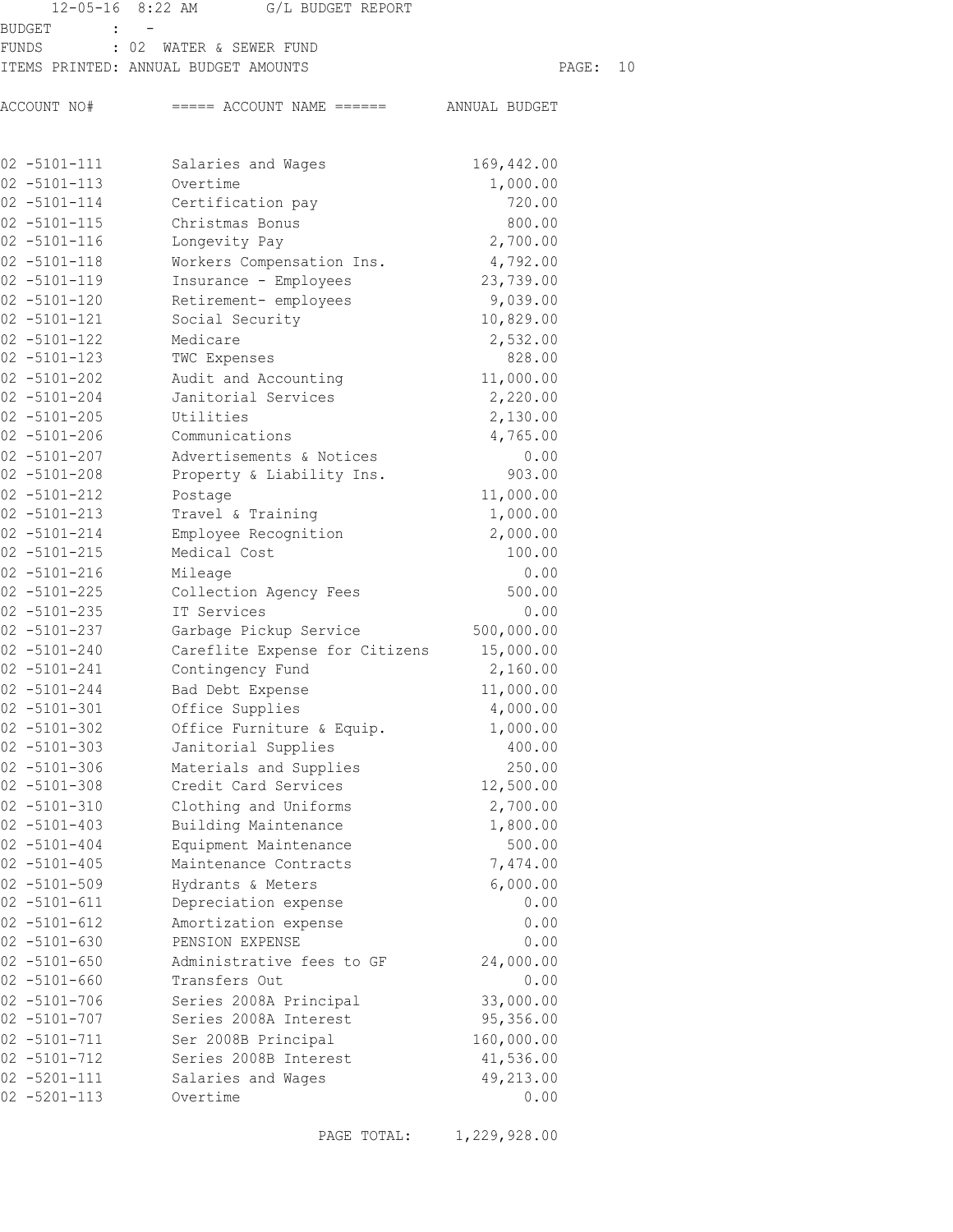|                                        | 12-05-16 8:22 AM<br>G/L BUDGET REPORT    |                     |    |
|----------------------------------------|------------------------------------------|---------------------|----|
| BUDGET                                 |                                          |                     |    |
| FUNDS                                  | : 02 WATER & SEWER FUND                  |                     |    |
|                                        | ITEMS PRINTED: ANNUAL BUDGET AMOUNTS     | PAGE:               | 11 |
| ACCOUNT NO#                            | $====$ ACCOUNT NAME $====$ ANNUAL BUDGET |                     |    |
| $02 - 5201 - 114$                      | Certification pay                        | 0.00                |    |
| $02 - 5201 - 115$                      | Christmas Bonus                          | 400.00              |    |
| $02 - 5201 - 116$                      | Longevity Pay                            | 0.00                |    |
| $02 - 5201 - 118$                      | Workers Compensation Ins.                | 1,442.00            |    |
| $02 - 5201 - 119$                      | Insurance - Employees                    | 11,870.00           |    |
| $02 - 5201 - 120$                      | Retirement- employees                    | 2,568.00            |    |
| $02 - 5201 - 121$                      | Social Security                          | 3,075.00            |    |
| $02 - 5201 - 122$                      | Medicare                                 | 719.00              |    |
| $02 - 5201 - 123$                      | TWC Expenses                             | 414.00              |    |
| $02 - 5201 - 127$                      | Call out compensation                    | 0.00                |    |
| $02 - 5201 - 203$                      | Engineering Services                     | 0.00                |    |
| $02 - 5201 - 205$                      | Utilities                                | 144,120.00          |    |
| $02 - 5201 - 206$                      | Communications                           | 1,080.00            |    |
| $02 - 5201 - 208$                      | Property & Liability Ins.                | 6,739.00            |    |
| $02 - 5201 - 209$                      | Dues & Subscriptions                     | 375.00              |    |
| $02 - 5201 - 213$                      | Travel & Training                        | 1,000.00            |    |
| $02 - 5201 - 215$                      | Medical Costs                            | 200.00              |    |
| $02 - 5201 - 301$                      | Office Supplies                          | 200.00              |    |
| $02 - 5201 - 304$                      | Fuel & Lubricants                        | 3,273.00            |    |
| $02 - 5201 - 306$                      | Materials and Supplies                   | 3,000.00            |    |
| $02 - 5201 - 307$                      | Minor Tools & Equipment                  | 1,500.00            |    |
| $02 - 5201 - 310$                      | Clothing and Uniforms                    | 2,560.00            |    |
| $02 - 5201 - 317$                      | Chemicals                                | 6,000.00            |    |
| $02 - 5201 - 318$                      | TCEQ fees                                | 4,250.00            |    |
| $02 - 5201 - 319$                      | Water and sewer analysis                 | 3,500.00            |    |
| $02 - 5201 - 321$                      | Purchased Water Expense                  | 419,305.00          |    |
| $02 - 5201 - 322$                      | Prairielands Groundwater Fees            | 32,000.00           |    |
| $02 - 5201 - 401$                      | Vehicle Maintenance                      | 1,500.00            |    |
| $02 - 5201 - 403$                      | Building Maintenance                     | 3,100.00            |    |
| $02 - 5201 - 405$                      | Maintenance Contracts                    | 1,244.00            |    |
| $02 - 5201 - 411$                      | System Maintenance                       | 294,000.00          |    |
| $02 - 5201 - 601$                      | Lease & Note Payments                    | 10,223.00           |    |
| $02 - 5201 - 650$                      | Administrative fees to GF                | 14,250.00           |    |
| $02 - 5201 - 651$                      | W/S Lines Franchise to GF                | 26,810.00           |    |
| $02 - 5201 - 702$<br>$02 - 5202 - 111$ | Interest Expense<br>Salaries and Wages   | 0.00<br>73,784.00   |    |
| $02 - 5202 - 113$                      | Overtime                                 |                     |    |
| $02 - 5202 - 114$                      | Certification pay                        | 21,000.00<br>720.00 |    |
| $02 - 5202 - 115$                      | Christmas Bonus                          | 400.00              |    |
| $02 - 5202 - 116$                      | Longevity Pay                            | 600.00              |    |
| $02 - 5202 - 118$                      | Workers Compensation Ins.                | 2,995.00            |    |
| $02 - 5202 - 119$                      | Insurance - Employees                    | 13,670.00           |    |
| $02 - 5202 - 120$                      | Retirement- employees                    | 5,333.00            |    |
| $02 - 5202 - 121$                      | Social Security                          | 6,389.00            |    |
| $02 - 5202 - 122$                      | Medicare                                 | 1,494.00            |    |
| $02 - 5202 - 123$                      | TWC Expenses                             | 414.00              |    |
| $02 - 5202 - 127$                      | Call out compensation                    | 6,552.00            |    |
| $02 - 5202 - 204$                      | Janitorial Services                      | 1,850.00            |    |
| $02 - 5202 - 205$                      | Utilities                                | 3,550.00            |    |
| $02 - 5202 - 206$                      | Communications                           | 2,304.00            |    |

PAGE TOTAL: 1,141,772.00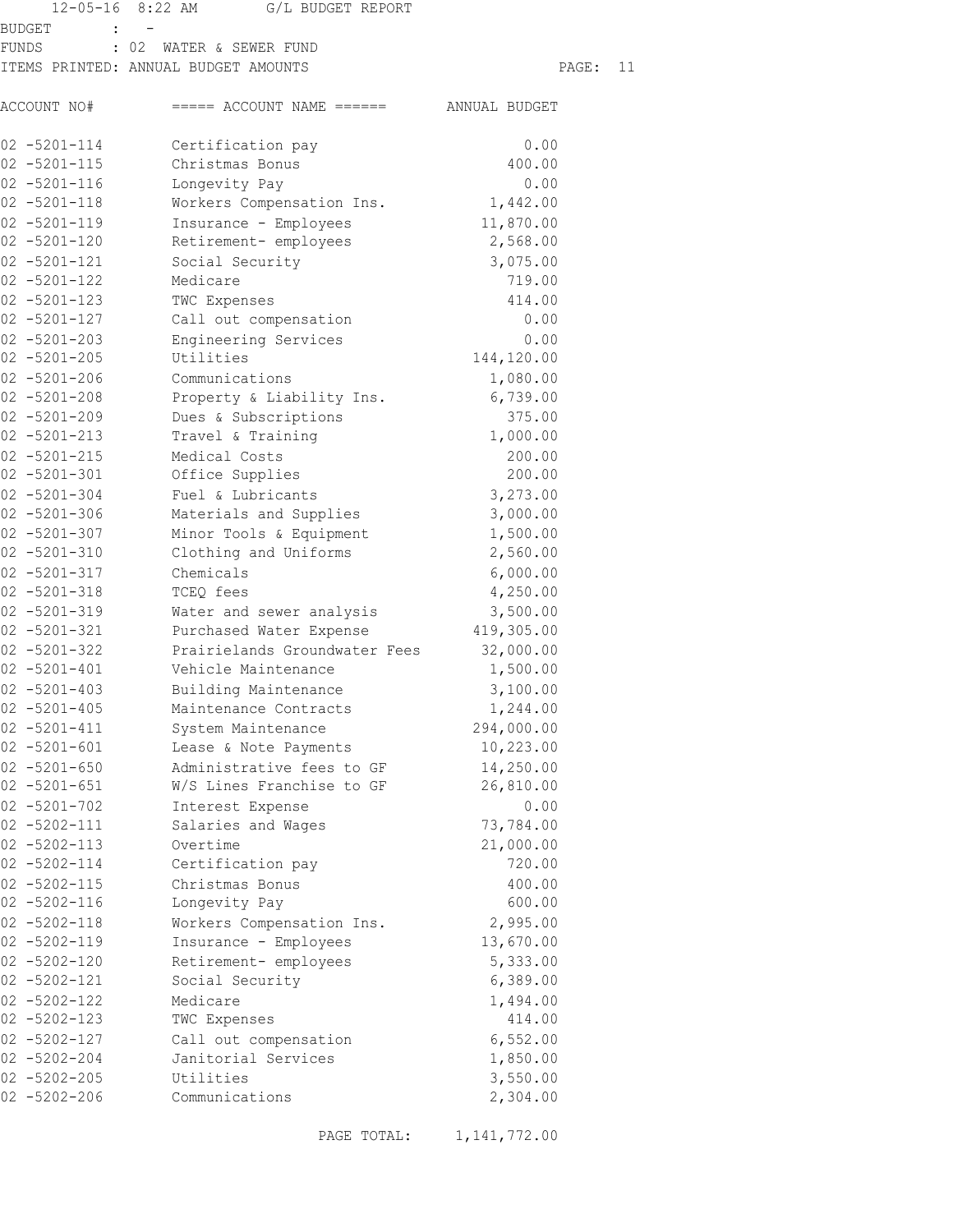|                                             | 12-05-16 8:22 AM G/L BUDGET REPORT       |           |    |
|---------------------------------------------|------------------------------------------|-----------|----|
| BUDGET<br><b>Contract Contract Contract</b> |                                          |           |    |
| FUNDS                                       | : 02 WATER & SEWER FUND                  |           |    |
|                                             | ITEMS PRINTED: ANNUAL BUDGET AMOUNTS     | PAGE:     | 12 |
| ACCOUNT NO#                                 | $====$ ACCOUNT NAME $====$ ANNUAL BUDGET |           |    |
| $02 - 5202 - 208$                           | Property & Liability Ins.                | 2,094.00  |    |
| $02 - 5202 - 213$                           | Travel & Training                        | 1,000.00  |    |
| $02 - 5202 - 215$                           | Medical Costs                            | 200.00    |    |
| $02 - 5202 - 301$                           | Office Supplies                          | 200.00    |    |
| $02 - 5202 - 303$                           | Janitorial Supplies                      | 750.00    |    |
| $02 - 5202 - 304$                           | Fuel & Lubricants                        | 3,273.00  |    |
| $02 - 5202 - 306$                           | Materials and Supplies                   | 24,000.00 |    |
| $02 - 5202 - 307$                           | Minor Tools & Equipment                  | 3,000.00  |    |
| $02 - 5202 - 310$                           | Clothing and Uniforms                    | 2,560.00  |    |
| $02 - 5202 - 401$                           | Vehicle Maintenance                      | 1,500.00  |    |
| $02 - 5202 - 403$                           | Building Maintenance                     | 1,000.00  |    |
| $02 - 5202 - 404$                           | Equipment Maintenance                    | 3,000.00  |    |
| $02 - 5202 - 405$                           | Maintenance Contracts                    | 70.00     |    |
| $02 - 5202 - 411$                           | System Maintenance                       | 30,000.00 |    |
| $02 - 5202 - 413$                           | Meters & Hydrants                        | 0.00      |    |
| $02 - 5202 - 601$                           | Lease & Note Payments                    | 10,223.00 |    |
| $02 - 5202 - 650$                           | Administrative fees to GF                | 14,250.00 |    |
| $02 - 5202 - 651$                           | W/S Lines Franchise to GF                | 26,810.00 |    |
| $02 - 5202 - 702$                           | Interest Expense                         | 0.00      |    |
| $02 - 5301 - 111$                           | Salaries and Wages                       | 46,769.00 |    |
| $02 - 5301 - 113$                           | Overtime                                 | 0.00      |    |
| $02 - 5301 - 114$                           | Certification pay                        | 0.00      |    |
| $02 - 5301 - 115$                           | Christmas Bonus                          | 400.00    |    |
| $02 - 5301 - 116$                           | Longevity Pay                            | 60.00     |    |
| $02 - 5301 - 118$                           | Workers Compensation Ins. 1,373.00       | 11,870.00 |    |
| $02 - 5301 - 119$<br>$02 - 5301 - 120$      | Insurance - Employees                    | 2,444.00  |    |
| $02 - 5301 - 121$                           | Retirement- employees<br>Social Security | 2,928.00  |    |
| $02 - 5301 - 122$                           | Medicare                                 | 685.00    |    |
| $02 - 5301 - 123$                           | TWC Expenses                             | 414.00    |    |
| $02 - 5301 - 203$                           | Engineering /Survey Services             | 0.00      |    |
| $02 - 5301 - 204$                           | Janitorial Services                      | 1,850.00  |    |
| $02 - 5301 - 205$                           | Utilities                                | 11,650.00 |    |
| $02 - 5301 - 206$                           | Communications                           | 1,680.00  |    |
| $02 - 5301 - 208$                           | Property & Liability Ins.                | 4,314.00  |    |
| $02 - 5301 - 213$                           | Travel & Training                        | 1,000.00  |    |
| $02 - 5301 - 215$                           | Medical Costs                            | 200.00    |    |
| $02 - 5301 - 222$                           | Emergency public services                | 500.00    |    |
| $02 - 5301 - 301$                           | Office Supplies                          | 200.00    |    |
| $02 - 5301 - 303$                           | Janitorial Supplies                      | 750.00    |    |
| $02 - 5301 - 304$                           | Fuel & Lubricants                        | 3,273.00  |    |
| $02 - 5301 - 306$                           | Materials and Supplies                   | 4,095.00  |    |
| $02 - 5301 - 307$                           | Minor Tools & Equipment                  | 1,500.00  |    |
| $02 - 5301 - 310$                           | Clothing and Uniforms                    | 2,560.00  |    |
| $02 - 5301 - 317$                           | Chemicals                                | 500.00    |    |
| $02 - 5301 - 401$                           | Vehicle Maintenance                      | 1,500.00  |    |
| $02 - 5301 - 403$                           | Building Maintenance                     | 1,000.00  |    |
| $02 - 5301 - 404$                           | Equipment Maintenance                    | 3,000.00  |    |
| $02 - 5301 - 405$                           | Maintenance Contracts                    | 2,558.00  |    |
| $02 - 5301 - 411$                           | System Maintenance                       | 50,000.00 |    |

PAGE TOTAL: 283,003.00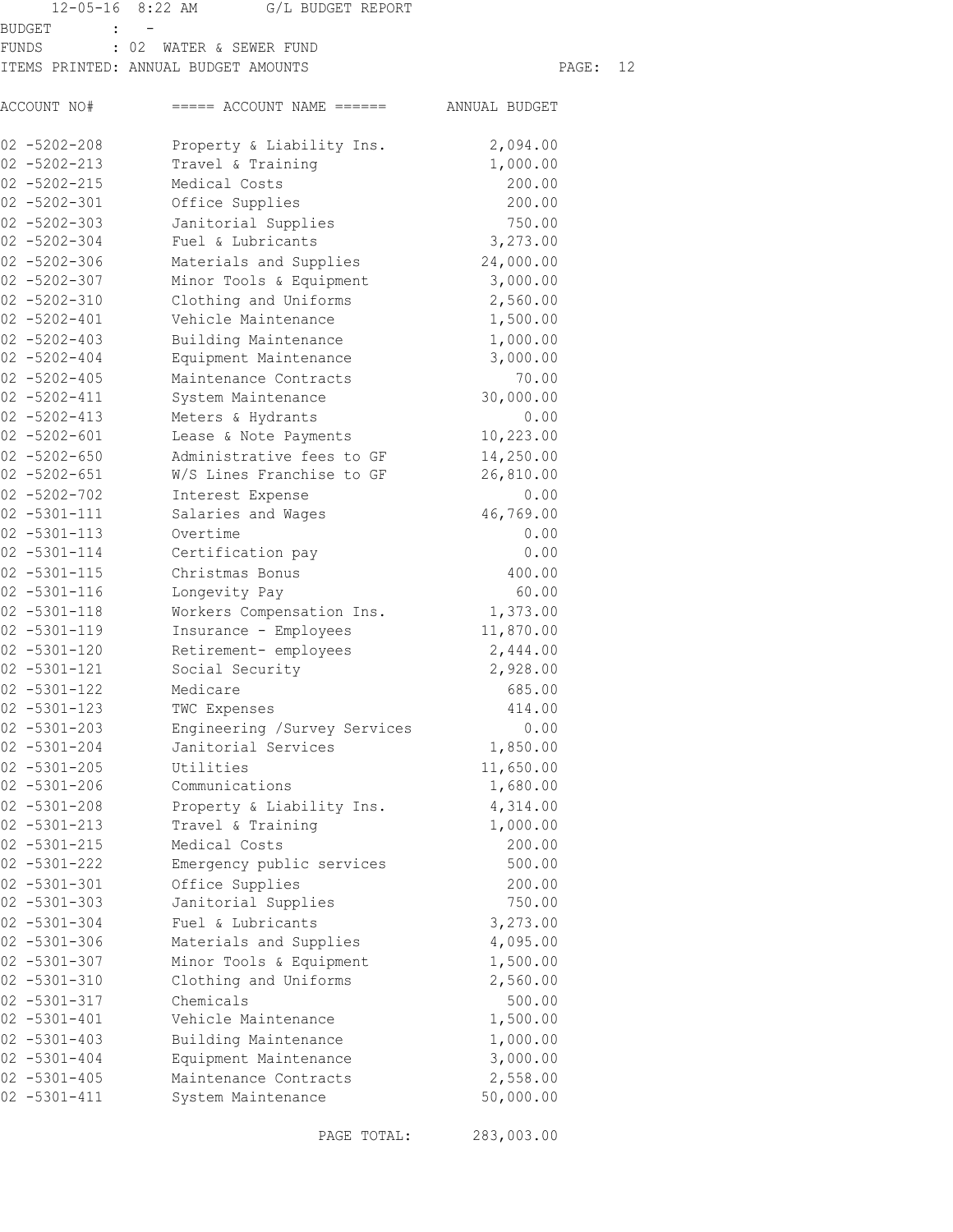|                   | 12-05-16 8:22 AM G/L BUDGET REPORT       |              |       |    |
|-------------------|------------------------------------------|--------------|-------|----|
| BUDGET            |                                          |              |       |    |
| FUNDS             | : 02 WATER & SEWER FUND                  |              |       |    |
|                   | ITEMS PRINTED: ANNUAL BUDGET AMOUNTS     |              | PAGE: | 13 |
| ACCOUNT NO#       | $====$ ACCOUNT NAME $====$ ANNUAL BUDGET |              |       |    |
| 02 -5301-601      | Lease & Note Payments                    | 11,374.00    |       |    |
| $02 - 5301 - 650$ | Administrative fees to GF                | 11,250.00    |       |    |
| $02 - 5301 - 651$ | W/S Lines Franchise to GF                | 21,065.00    |       |    |
| $02 - 5301 - 660$ | Transfers Out                            | 41,000.00    |       |    |
| $02 - 5301 - 702$ | Interest Expense                         | 0.00         |       |    |
| $02 - 5302 - 111$ | Salaries and Wages                       | 34,750.00    |       |    |
| $02 - 5302 - 113$ | Overtime                                 | 0.00         |       |    |
| $02 - 5302 - 114$ | Certification pay                        | 720.00       |       |    |
| $02 - 5302 - 115$ | Christmas Bonus                          | 200.00       |       |    |
| $02 - 5302 - 116$ | Longevity Pay                            | 420.00       |       |    |
| $02 - 5302 - 118$ | Workers Compensation Ins.                | 1,049.00     |       |    |
| $02 - 5302 - 119$ | Insurance - Employees                    | 5,935.00     |       |    |
| $02 - 5302 - 120$ | Retirement- employees                    | 1,868.00     |       |    |
| 02 -5302-121      | Social Security                          | 2,237.00     |       |    |
| $02 - 5302 - 122$ | Medicare                                 | 523.00       |       |    |
| $02 - 5302 - 123$ | TWC Expenses                             | 207.00       |       |    |
| $02 - 5302 - 203$ | Engineering Services                     | 0.00         |       |    |
| $02 - 5302 - 205$ | Utilities                                | 100,933.00   |       |    |
| $02 - 5302 - 206$ | Communications                           | 3,612.00     |       |    |
| $02 - 5302 - 208$ | Property & Liability Ins.                | 6,476.00     |       |    |
| $02 - 5302 - 213$ | Travel & Training                        | 2,000.00     |       |    |
| $02 - 5302 - 215$ | Medical Costs                            | 100.00       |       |    |
| $02 - 5302 - 301$ | Office Supplies                          | 200.00       |       |    |
| $02 - 5302 - 304$ | Fuel & Lubricants                        | 3,273.00     |       |    |
| $02 - 5302 - 306$ | Materials and Supplies                   | 2,500.00     |       |    |
| $02 - 5302 - 307$ | Minor Tools & Equipment                  | 1,000.00     |       |    |
| $02 - 5302 - 310$ | Clothing and Uniforms                    | 1,280.00     |       |    |
| $02 - 5302 - 317$ | Chemicals                                | 3,000.00     |       |    |
| $02 - 5302 - 318$ | TCEQ fees                                | 3,650.00     |       |    |
| $02 - 5302 - 319$ | Water and sewer analysis                 | 33,000.00    |       |    |
| $02 - 5302 - 401$ | Vehicle Maintenance                      | 1,500.00     |       |    |
| $02 - 5302 - 403$ | Building Maintenance                     | 1,500.00     |       |    |
| $02 - 5302 - 404$ | Equipment Maintenance                    | 3,000.00     |       |    |
| $02 - 5302 - 405$ | Maintenance Contracts                    | 3,061.00     |       |    |
| $02 - 5302 - 411$ | System Maintenance                       | 30,000.00    |       |    |
| $02 - 5302 - 601$ | Lease & Note Payments                    | 10,223.00    |       |    |
| $02 - 5302 - 650$ | Administrative fees to GF                | 11,250.00    |       |    |
| $02 - 5302 - 651$ | W/S Lines Franchise to GF                | 21,065.00    |       |    |
| $02 - 5302 - 702$ | Interest Expense                         | 0.00         |       |    |
| $02 - 6110$       | Depreciation Expense                     | 0.00         |       |    |
|                   | PAGE TOTAL:                              | 375, 221.00  |       |    |
|                   | TOTAL EXPENDITURES:                      | 3,029,924.00 |       |    |
|                   | NET REVENUES/EXPENDITURES:               | 0.00         |       |    |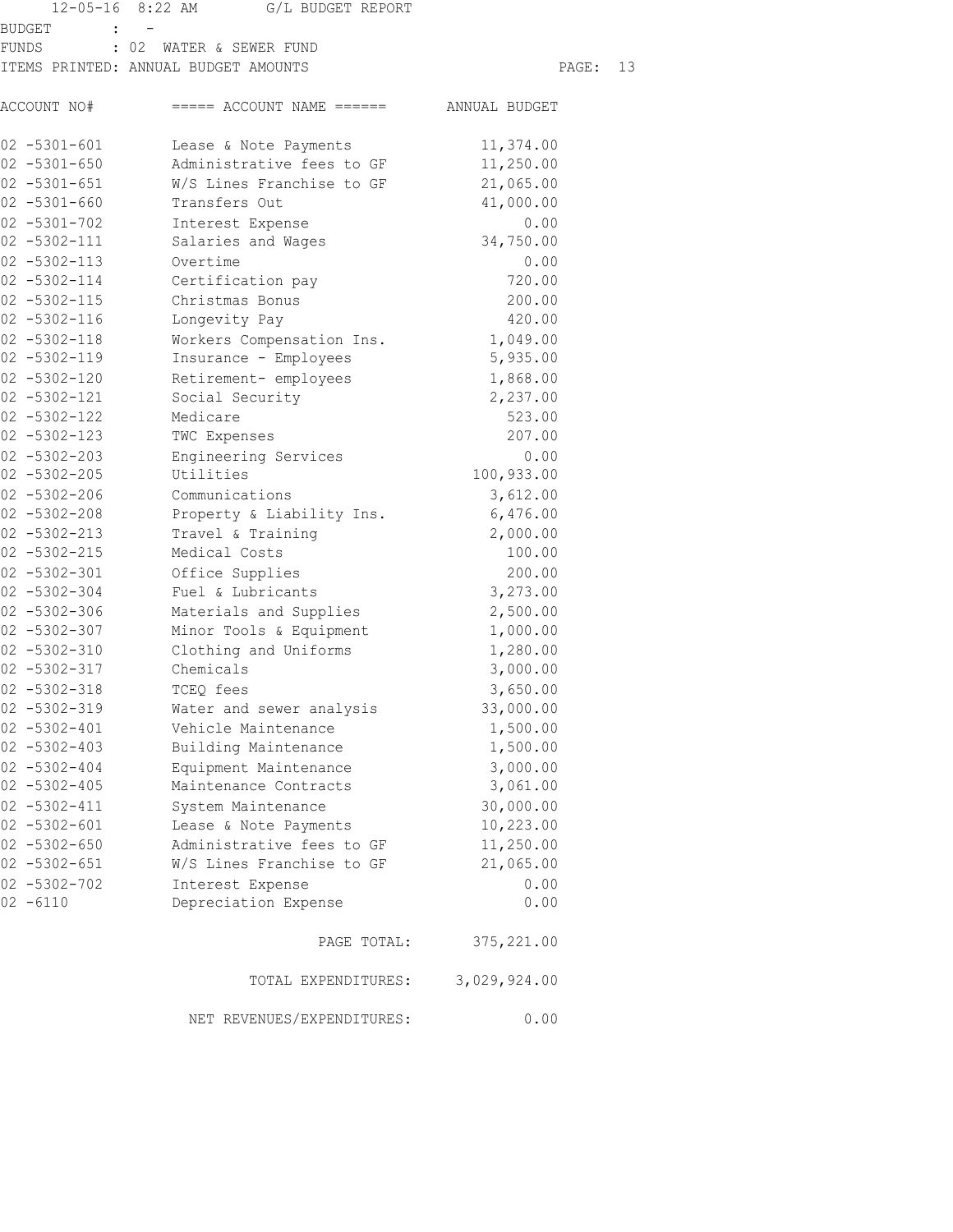|             | 12-05-16 8:22 AM<br>G/L BUDGET REPORT |               |  |
|-------------|---------------------------------------|---------------|--|
| BUDGET      |                                       |               |  |
| FUNDS       | : 03 GENERAL DEBT SERVICE FUND        |               |  |
|             | ITEMS PRINTED: ANNUAL BUDGET AMOUNTS  | PAGE: 14      |  |
| ACCOUNT NO# | ===== ACCOUNT NAME ======             | ANNUAL BUDGET |  |
| $03 - 4001$ | Current Ad Valorem Tax                | 818,996.00CR  |  |
| $03 - 4002$ | Delinquent Ad Valorem Tax             | 8,360.00CR    |  |
| $03 - 4003$ | Tax Penalties & Interest              | 8,357.00CR    |  |
|             | PAGE TOTAL:                           | 835,713.00CR  |  |
|             | TOTAL REVENUES:                       | 835,713.00CR  |  |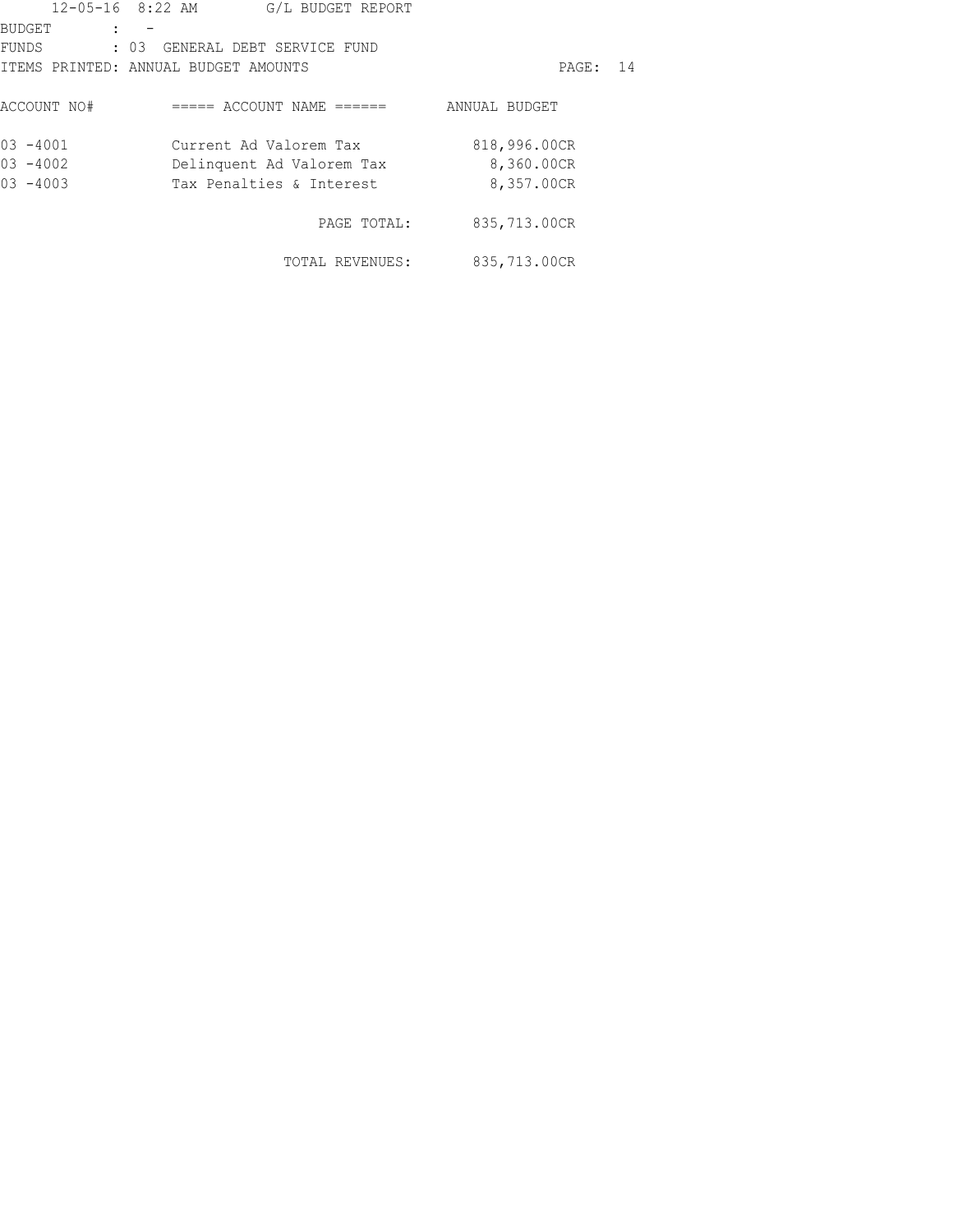|              | 12-05-16 8:22 AM G/L BUDGET REPORT                                                  |                        |  |
|--------------|-------------------------------------------------------------------------------------|------------------------|--|
| BUDGET : -   |                                                                                     |                        |  |
|              | FUNDS : 03 GENERAL DEBT SERVICE FUND                                                |                        |  |
|              | ITEMS PRINTED: ANNUAL BUDGET AMOUNTS                                                | PAGE: 15               |  |
|              | $\texttt{ACCOUNT}$ NO# $\texttt{-----}$ ACCOUNT NAME $\texttt{-----}$ ANNUAL BUDGET |                        |  |
| 03 -5101-620 | Agent Fee                                                                           | 1,300.00               |  |
|              | 03 -5101-660 Transfers Out                                                          | 0.00                   |  |
|              | 03 -5101-707 Series 2015 Principal                                                  | 130,000.00             |  |
| 03 -5101-708 | Series 2015 Interest                                                                | 109,000.00             |  |
| 03 -5101-717 | Misc Notes - Principal                                                              | 0.00                   |  |
| 03 -5101-718 | Misc Notes - Interest                                                               | 0.00                   |  |
| 03 -5101-719 | Wells Fargo Equip Loan Princip 0.00                                                 |                        |  |
| 03 -5101-720 | Wells Fargo Equip Loan Interes 0.00                                                 |                        |  |
| 03 -5101-721 | 2011 Refund Bonds - Principal 230,000.00                                            |                        |  |
| 03 -5101-722 | 2011 Refund Bonds - Interest 95,550.00                                              |                        |  |
| 03 -5101-723 | Series 2012 Principal 125,000.00                                                    |                        |  |
|              | 03 -5101-724 Series 2012 Interest                                                   | 144,863.00             |  |
|              |                                                                                     | PAGE TOTAL: 835,713.00 |  |
|              | TOTAL EXPENDITURES: 835,713.00                                                      |                        |  |
|              |                                                                                     |                        |  |

NET REVENUES/EXPENDITURES: 0.00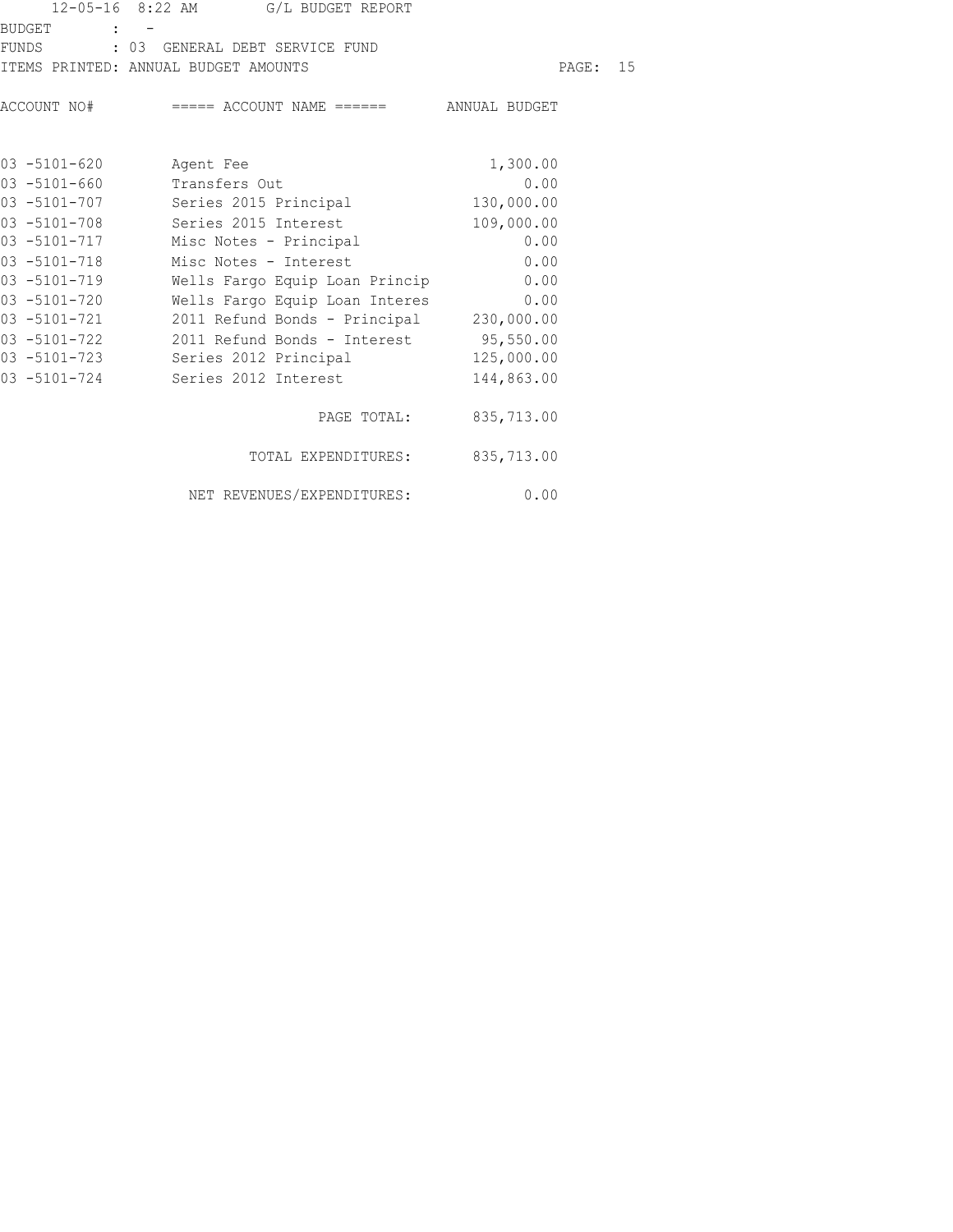|             | 12-05-16 8:22 AM G/L BUDGET REPORT   |               |      |
|-------------|--------------------------------------|---------------|------|
| BUDGET      |                                      |               |      |
| FUNDS       | : 04 ECONOMIC DEV CORP FUND          |               |      |
|             | ITEMS PRINTED: ANNUAL BUDGET AMOUNTS | PAGE :        | - 16 |
| ACCOUNT NO# | $====$ ACCOUNT NAME $====$           | ANNUAL BUDGET |      |
| $04 - 4010$ | Sales Tax                            | 375,000.00CR  |      |
| $04 - 4601$ | Interest Income                      | 4,700.00CR    |      |
| $04 - 4609$ | Miscellaneous Income                 | 0.00          |      |
| $04 - 4620$ | Transfer In                          | 114,146.00CR  |      |
|             | PAGE TOTAL:                          | 493,846.00CR  |      |
|             | TOTAL REVENUES:                      | 493,846.00CR  |      |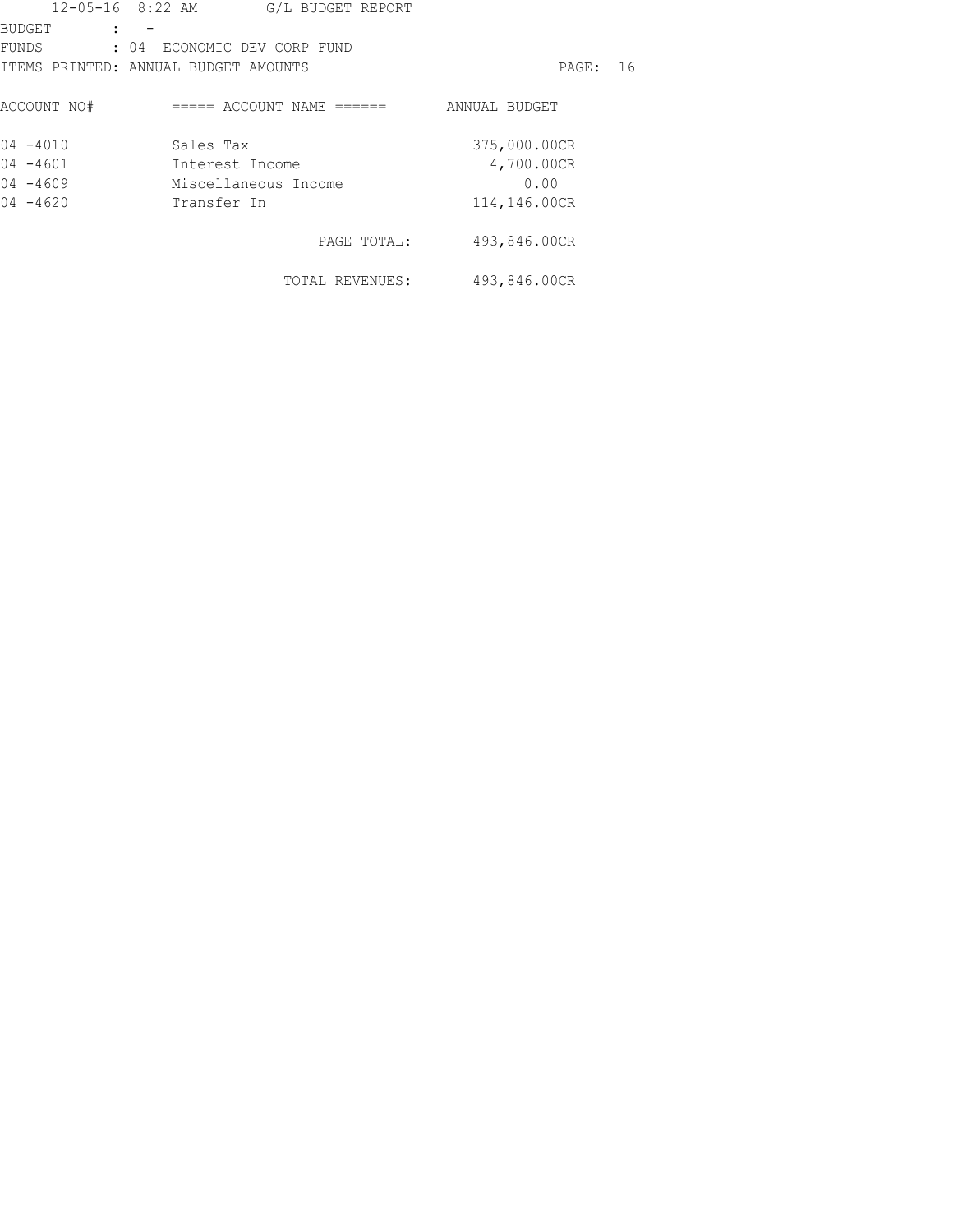|                                        | 12-05-16 8:22 AM G/L BUDGET REPORT       |            |          |  |
|----------------------------------------|------------------------------------------|------------|----------|--|
| $\sim 10^{-10}$ km s $^{-1}$<br>BUDGET |                                          |            |          |  |
|                                        | FUNDS : 04 ECONOMIC DEV CORP FUND        |            |          |  |
|                                        | ITEMS PRINTED: ANNUAL BUDGET AMOUNTS     |            | PAGE: 17 |  |
| ACCOUNT NO#                            | $====$ ACCOUNT NAME $====$ ANNUAL BUDGET |            |          |  |
|                                        |                                          |            |          |  |
| 04 -5101-111                           | Salaries and Wages                       | 47,476.00  |          |  |
| $04 - 5101 - 115$                      | Christmas Bonus                          | 200.00     |          |  |
| $04 - 5101 - 116$                      | Longevity Pay                            | 60.00      |          |  |
| 04 -5101-117                           | Auto Allowance                           | 3,800.00   |          |  |
| 04 -5101-118                           | Workers Compensation                     | 132.00     |          |  |
| 04 -5101-119                           | Insurance - Employees                    | 7,735.00   |          |  |
| 04 -5101-120                           | Retirement - Employees                   | 2,667.00   |          |  |
| $04 - 5101 - 121$                      | Social Security                          | 3,195.00   |          |  |
| 04 -5101-122                           | Medicare                                 | 747.00     |          |  |
| $04 - 5101 - 123$                      | TWC Expense                              | 207.00     |          |  |
| $04 - 5101 - 201$                      | Legal Services                           | 1,000.00   |          |  |
| $04 - 5101 - 202$                      | Audit and Accounting                     | 1,375.00   |          |  |
| 04 -5101-206                           | Communications                           | 1,087.00   |          |  |
| $04 - 5101 - 207$                      | Advertisements & Notices                 | 12,000.00  |          |  |
| 04 -5101-208                           | Property & Liability Insurance           | 621.00     |          |  |
| 04 -5101-213                           | Travel & Training                        | 15,000.00  |          |  |
| 04 -5101-235                           | IT Expenses                              | 1,000.00   |          |  |
| 04 -5101-371                           | Future Studies or Plans                  | 9,499.00   |          |  |
| $04 - 5101 - 405$                      | Maintenance Contracts                    | 117.00     |          |  |
| $04 - 5101 - 502$                      | EDC GRANTS                               | 46,000.00  |          |  |
| 04 -5101-506                           | Parks Grant Match                        | 0.00       |          |  |
| $04 - 5101 - 510$                      | Sewer System Improvements                | 0.00       |          |  |
| $04 - 5101 - 610$                      | Projects to be decided                   | 269,281.00 |          |  |
| $04 - 5101 - 620$                      | Committed Projects                       | 0.00       |          |  |
| $04 - 5101 - 621$                      | Committed Projects                       | 0.00       |          |  |
| $04 - 5101 - 650$                      | Administrative costs                     | 12,000.00  |          |  |
| $04 - 5101 - 660$                      | Transfers Out                            | 0.00       |          |  |
| $04 - 5101 - 662$                      | Transfer to Special Projects             | 58,647.00  |          |  |
| $04 - 5201 - 206$                      |                                          | 0.00       |          |  |
| $04 - 5201 - 235$                      |                                          | 0.00       |          |  |
|                                        | PAGE TOTAL:                              | 493,846.00 |          |  |
|                                        | TOTAL EXPENDITURES:                      | 493,846.00 |          |  |
|                                        | NET REVENUES/EXPENDITURES:               | 0.00       |          |  |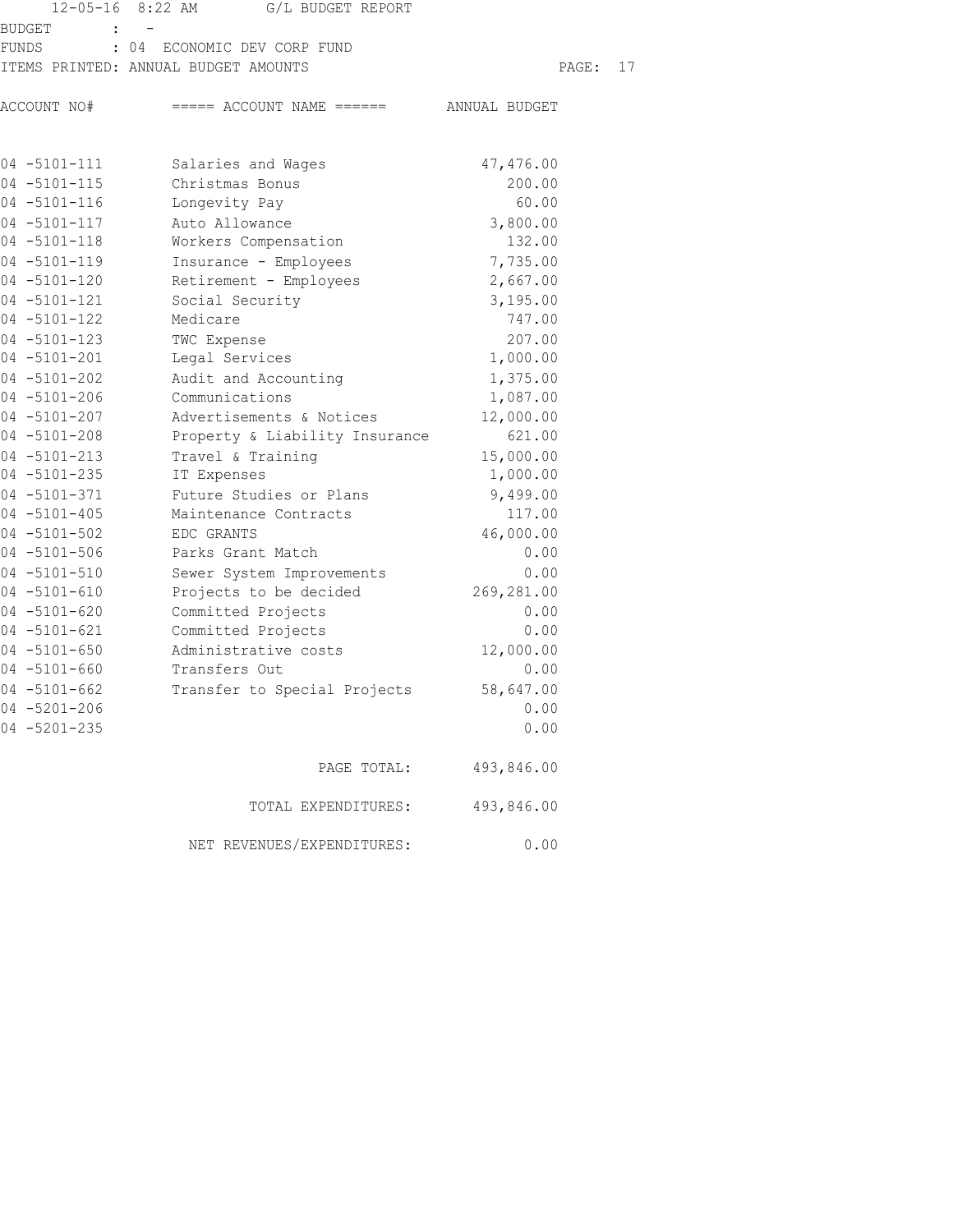|             | $12 - 05 - 16$ 8:22 AM<br>G/L BUDGET REPORT |               |  |
|-------------|---------------------------------------------|---------------|--|
| BUDGET      |                                             |               |  |
| FUNDS       | : 05 HOTEL OCCUPANCY FUND                   |               |  |
|             | ITEMS PRINTED: ANNUAL BUDGET AMOUNTS        | PAGE: 18      |  |
| ACCOUNT NO# | $====$ ACCOUNT NAME $====$                  | ANNUAL BUDGET |  |
| $05 - 4010$ | Sales Taxes                                 | 200,000.00CR  |  |
| $05 - 4601$ | Interest Income                             | 150.00CR      |  |
| $05 - 4609$ | Misc. Income                                | 0.00          |  |
| $05 - 4620$ | Transfer In                                 | 384,832.00CR  |  |
|             | PAGE TOTAL:                                 | 584,982.00CR  |  |
|             | TOTAL REVENUES:                             | 584,982.00CR  |  |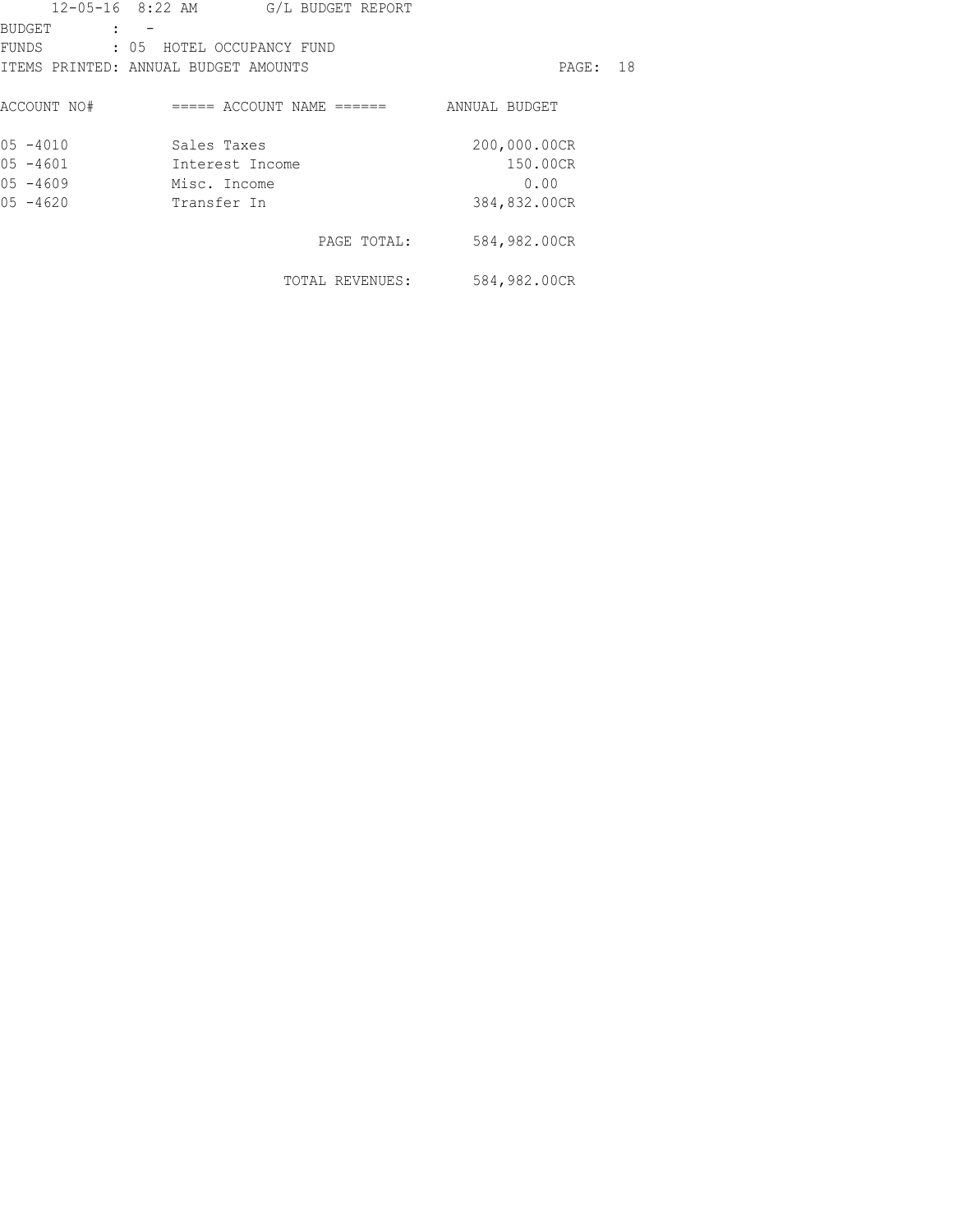|                   | 12-05-16 8:22 AM G/L BUDGET REPORT                  |            |  |
|-------------------|-----------------------------------------------------|------------|--|
| <b>BUDGET</b>     | $1 - 7$                                             |            |  |
|                   | FUNDS : 05 HOTEL OCCUPANCY FUND                     |            |  |
|                   | ITEMS PRINTED: ANNUAL BUDGET AMOUNTS                | PAGE: 19   |  |
|                   | ACCOUNT NO# ===== ACCOUNT NAME ====== ANNUAL BUDGET |            |  |
| 05 -5101-201      | Legal Services                                      | 1,000.00   |  |
| $05 - 5101 - 202$ | Audit and Accounting                                | 1,375.00   |  |
| $05 - 5101 - 205$ | Utilities for Wagon Barn                            | 1,200.00   |  |
| 05 -5101-360      | Marketing Costs                                     | 42,500.00  |  |
| $05 - 5101 - 362$ | Hwy. Signs & Landscaping                            | 0.00       |  |
| $05 - 5101 - 363$ | July 4th Event                                      | 35,000.00  |  |
| $05 - 5101 - 368$ | Tractor Show Advertising 4,900.00                   |            |  |
| $05 - 5101 - 369$ | Old Settlers Reunion                                | 282,660.00 |  |
| $05 - 5101 - 370$ | JOE BEAVER                                          | 30,000.00  |  |
| 05 -5101-372      | Old Wagon Barn                                      | 52,747.00  |  |
| 05 -5101-373      | Music Series                                        | 130,000.00 |  |
| $05 - 5101 - 550$ | Capital Outlay                                      | 0.00       |  |
| 05 -5101-650      | Administrative costs                                | 3,600.00   |  |
| 05 -5101-660      | Transfers Out                                       | 0.00       |  |
|                   | PAGE TOTAL:                                         | 584,982.00 |  |
|                   | TOTAL EXPENDITURES: 584,982.00                      |            |  |
|                   | NET REVENUES/EXPENDITURES:                          | 0.00       |  |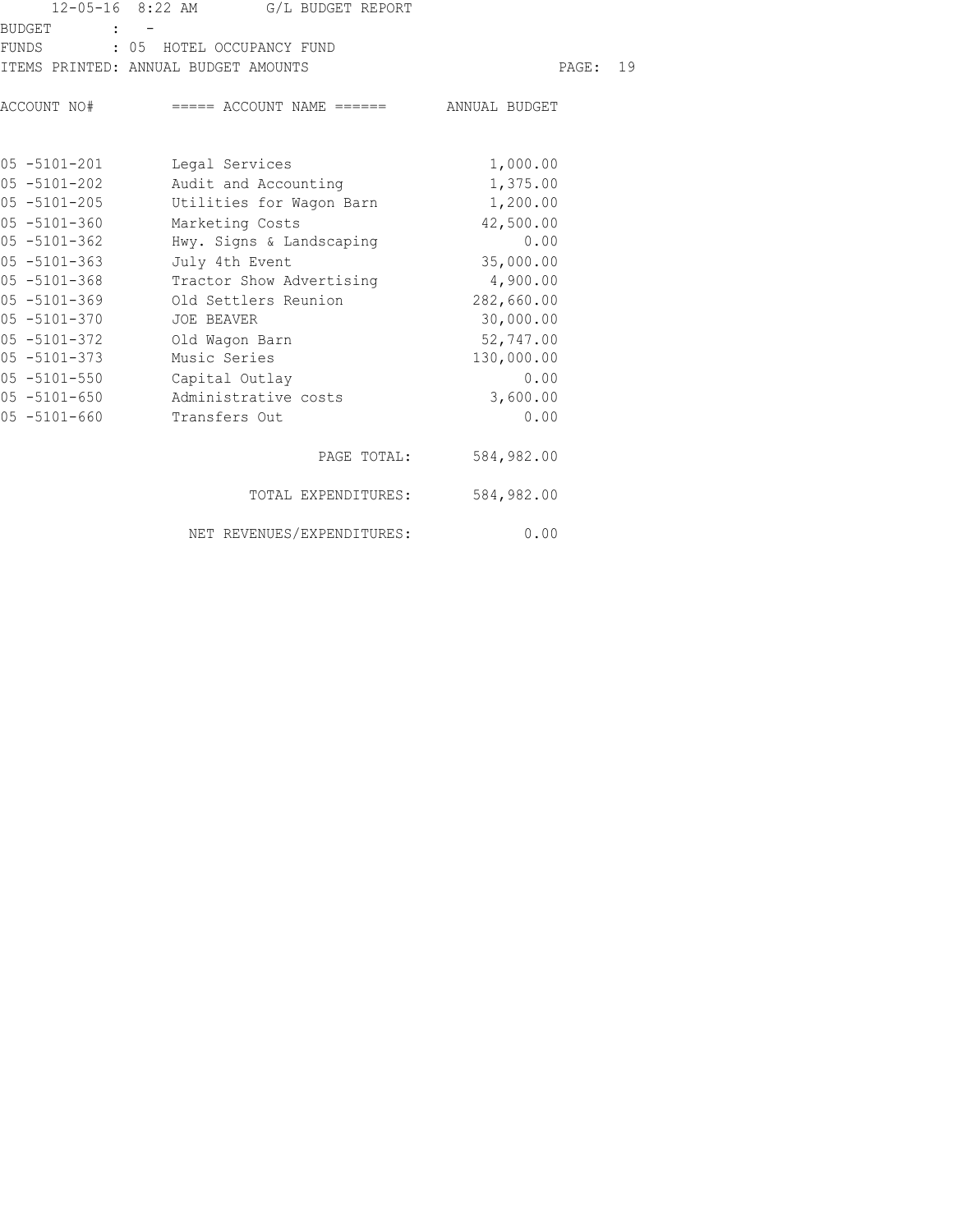|                                      |                       | 12-05-16 8:22 AM G/L BUDGET REPORT |               |    |
|--------------------------------------|-----------------------|------------------------------------|---------------|----|
| BUDGET                               |                       |                                    |               |    |
| FUNDS                                | : 06 GAS ROYALTY FUND |                                    |               |    |
| ITEMS PRINTED: ANNUAL BUDGET AMOUNTS |                       |                                    | PAGE:         | 20 |
| ACCOUNT NO#                          |                       | $====$ ACCOUNT NAME $====$         | ANNUAL BUDGET |    |
| $06 - 4601$                          | Interest Income       |                                    | 2,000.00CR    |    |
| $06 - 4609$                          | MISC. REVENUE         |                                    | 0.00          |    |
| $06 - 4612$                          |                       | Gas & Oil Revenue                  | 121,000.00CR  |    |
| $06 - 4620$                          | Transfer In           |                                    | 116,242.00CR  |    |
|                                      |                       | PAGE TOTAL:                        | 239,242.00CR  |    |
|                                      |                       | TOTAL REVENUES:                    | 239,242.00CR  |    |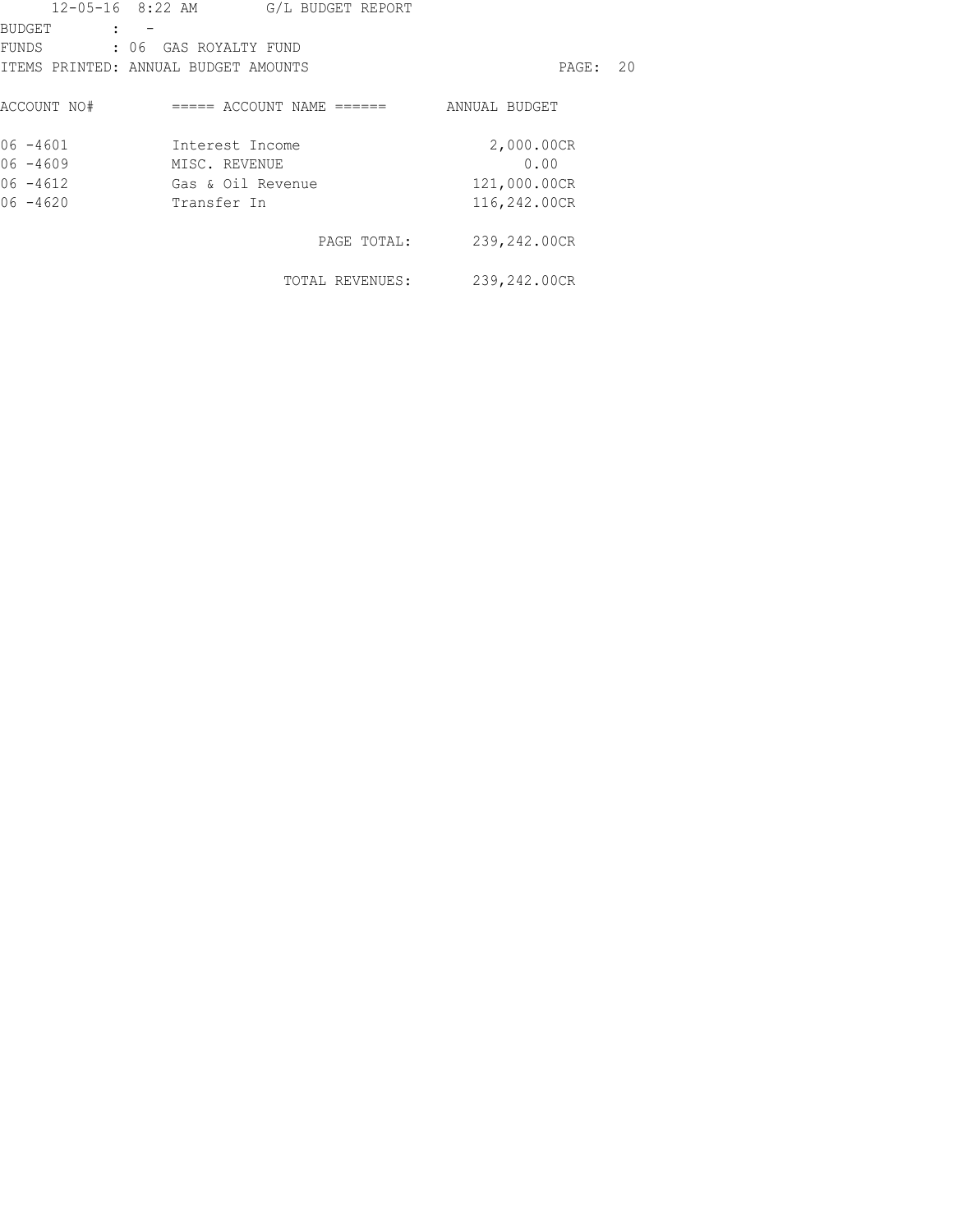|                   | $12 - 05 - 16$ 8:22 AM<br>G/L BUDGET REPORT |               |    |
|-------------------|---------------------------------------------|---------------|----|
| <b>BUDGET</b>     | $\mathbf{r}$                                |               |    |
| FUNDS             | : 06 GAS ROYALTY FUND                       |               |    |
|                   | ITEMS PRINTED: ANNUAL BUDGET AMOUNTS        | PAGE:         | 21 |
| ACCOUNT NO#       | ===== ACCOUNT NAME ======                   | ANNUAL BUDGET |    |
| $06 - 5101 - 508$ | Street Improvements                         | 147,742.00    |    |
| 06 -5101-510      | Other Approved Expenses                     | 91,500.00     |    |
| 06 -5101-550      | Capital Outlay                              | 0.00          |    |
| 06 -5101-660      | Transfers Out                               | 0.00          |    |
|                   | PAGE TOTAL:                                 | 239,242.00    |    |
|                   | TOTAL EXPENDITURES:                         | 239,242.00    |    |
|                   | NET REVENUES/EXPENDITURES:                  | 0.00          |    |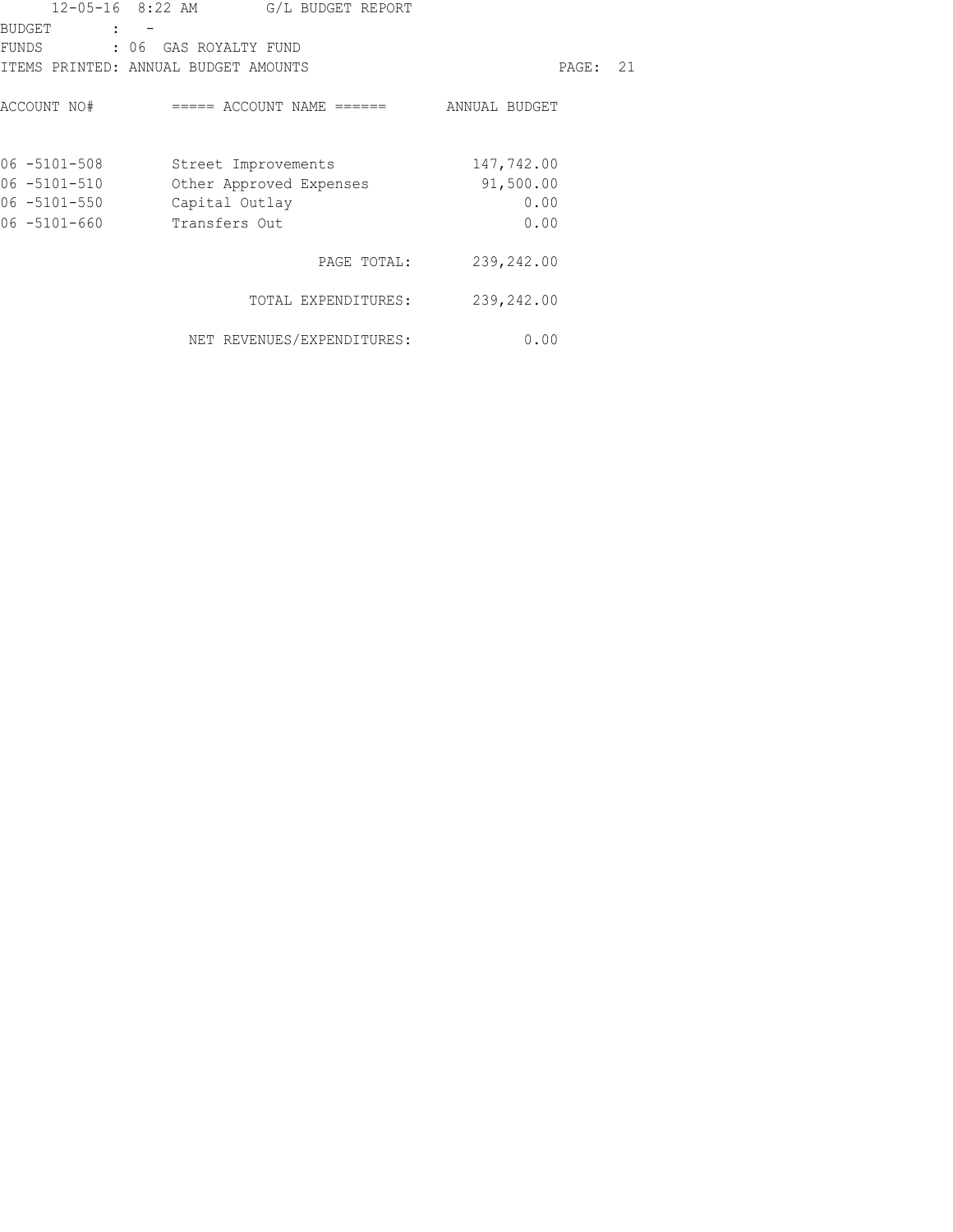|               | $12 - 05 - 16$ 8:22 AM<br>G/L BUDGET REPORT |               |    |
|---------------|---------------------------------------------|---------------|----|
| <b>BUDGET</b> |                                             |               |    |
| FUNDS         | : 07 SPECIAL REVENUE FUND                   |               |    |
|               | ITEMS PRINTED: ANNUAL BUDGET AMOUNTS        | PAGE :        | 22 |
| ACCOUNT NO#   | ===== ACCOUNT NAME ======                   | ANNUAL BUDGET |    |
| $07 - 4420$   | Court Security Fees                         | 21,000.00CR   |    |
| $07 - 4421$   | Court Technology Fees                       | 28,000.00CR   |    |
| $07 - 4422$   | Child Safety Fees                           | 1,400.00CR    |    |
| $07 - 4601$   | Interest                                    | 300.00CR      |    |
|               | PAGE TOTAL:                                 | 50,700.00CR   |    |
|               | TOTAL REVENUES:                             | 50,700.00CR   |    |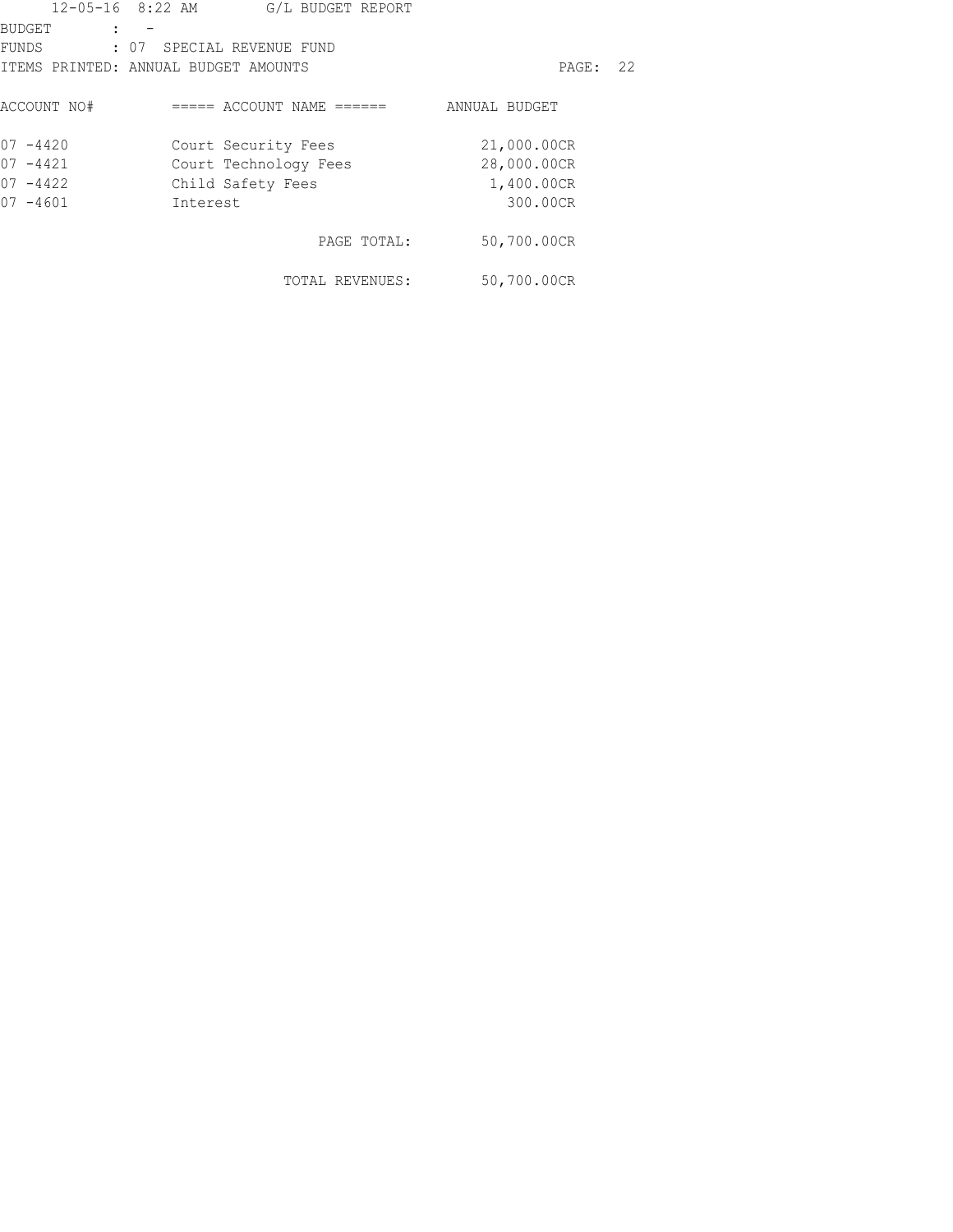|                                                      | 12-05-16 8:22 AM G/L BUDGET REPORT                                                           |           |  |
|------------------------------------------------------|----------------------------------------------------------------------------------------------|-----------|--|
| BUDGET<br>and the state of the state of the state of | FUNDS : 07 SPECIAL REVENUE FUND                                                              |           |  |
| ITEMS PRINTED: ANNUAL BUDGET AMOUNTS                 |                                                                                              | PAGE: 23  |  |
|                                                      | $\texttt{ACCOUNT}$ NO# $\texttt{====}$ $\texttt{ACCOUNT}$ NAME $\texttt{====}$ ANNUAL BUDGET |           |  |
|                                                      | 07 -5101-350 Court Security Costs                                                            | 6,000.00  |  |
|                                                      | 07 -5101-350.002 SECURITY - WARRANT OFFICER 5,100.00                                         |           |  |
| 07 -5101-351 Court Tech Costs                        |                                                                                              | 15,492.00 |  |
| $07 - 5101 - 352$                                    | Court Child Safety Costs 1,500.00                                                            |           |  |
| $07 - 5101 - 405$                                    | Maintenance Contracts                                                                        | 12,608.00 |  |
| $07 - 5101 - 660$                                    | Transfers Out                                                                                | 10,000.00 |  |
|                                                      | PAGE TOTAL:                                                                                  | 50,700.00 |  |
|                                                      | TOTAL EXPENDITURES: 50,700.00                                                                |           |  |
|                                                      | NET REVENUES/EXPENDITURES:                                                                   | 0.00      |  |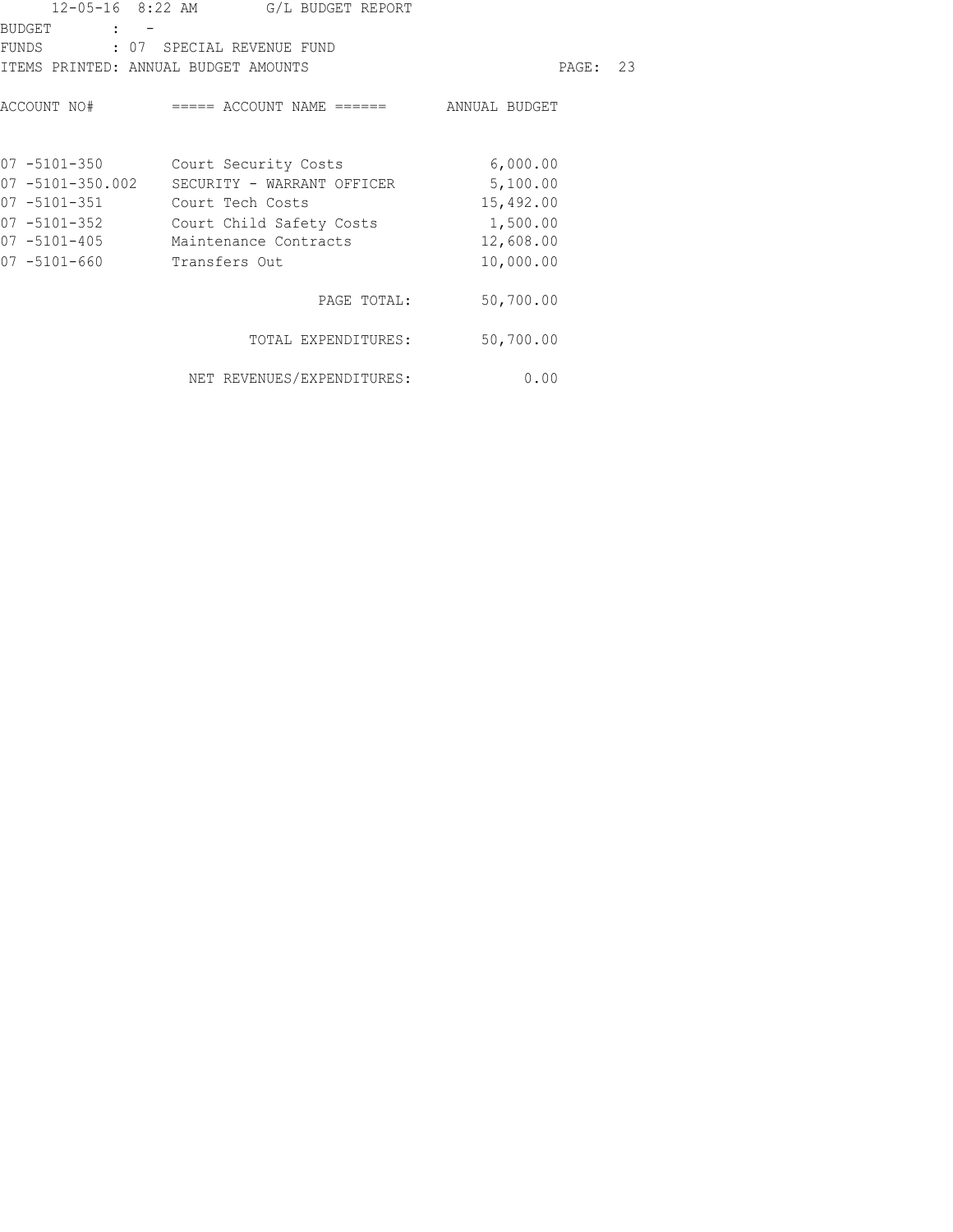|               | 12-05-16 8:22 AM G/L BUDGET REPORT   |               |  |
|---------------|--------------------------------------|---------------|--|
| <b>BUDGET</b> | $\mathbf{L}$                         |               |  |
|               | FUNDS : 08 GENERAL FIXED ASSET GROUP |               |  |
|               | ITEMS PRINTED: ANNUAL BUDGET AMOUNTS | PAGE: 24      |  |
| ACCOUNT NO#   | ===== ACCOUNT NAME ======            | ANNUAL BUDGET |  |
| $08 - 4601$   | TRANSFER IN                          | 0.00          |  |
| $08 - 4610$   | Gain/Loss on Assets                  | 0.00          |  |
| $08 - 4615$   | Capital Contributions                | 0.00          |  |
|               | PAGE TOTAL:                          | 0.00          |  |
|               | TOTAL REVENUES:                      | 0.00          |  |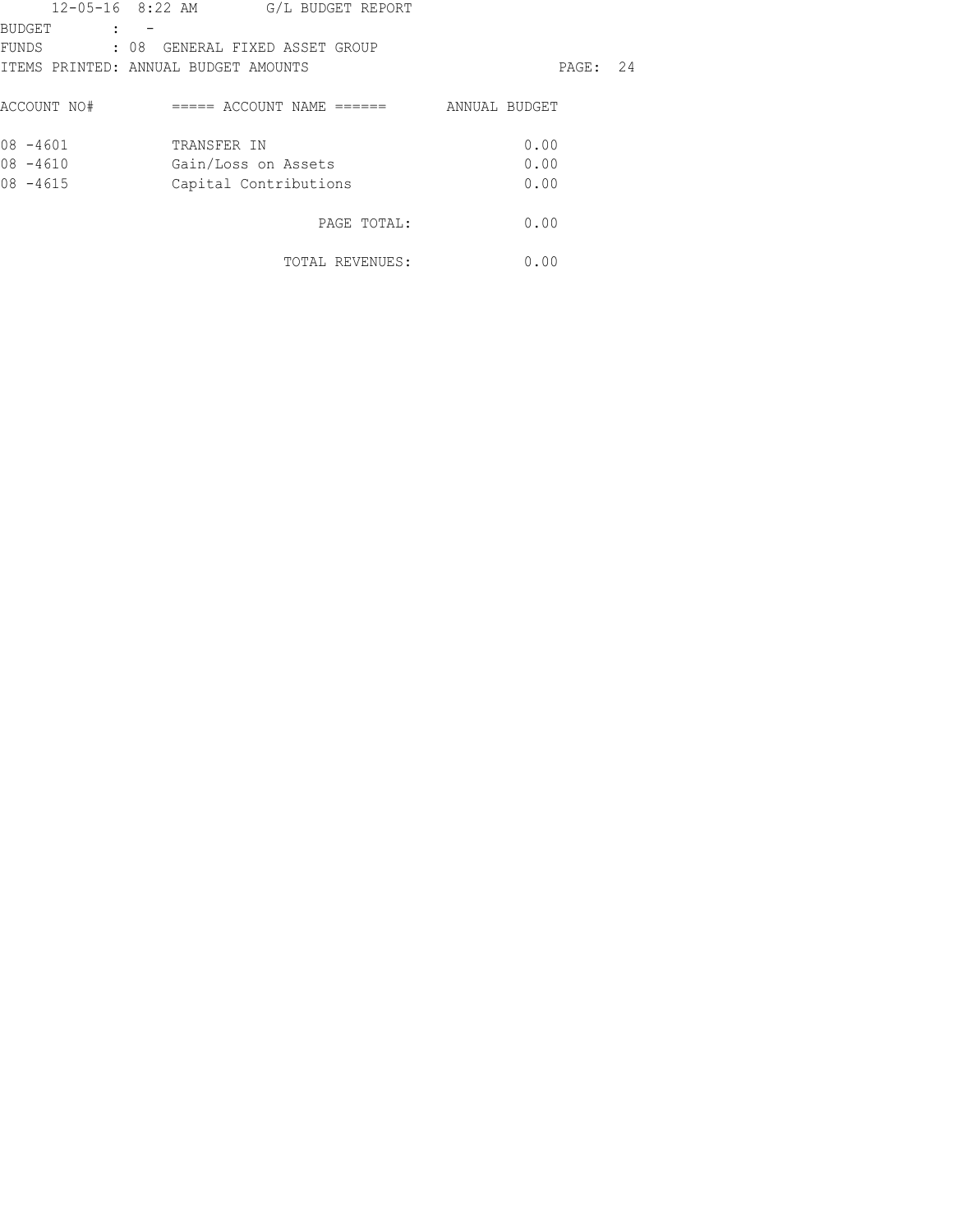|                   | 12-05-16 8:22 AM G/L BUDGET REPORT   |               |    |
|-------------------|--------------------------------------|---------------|----|
| <b>BUDGET</b>     |                                      |               |    |
| FUNDS             | : 08 GENERAL FIXED ASSET GROUP       |               |    |
|                   | ITEMS PRINTED: ANNUAL BUDGET AMOUNTS | PAGE:         | 25 |
| ACCOUNT NO#       | ===== ACCOUNT NAME ======            | ANNUAL BUDGET |    |
| 08 -5101-611      | Depreciation Expense                 | 0.00          |    |
| $08 - 5101 - 660$ | Transfers Out                        | 0.00          |    |
|                   | PAGE TOTAL:                          | 0.00          |    |
|                   | TOTAL EXPENDITURES:                  | 0.00          |    |
|                   | NET REVENUES/EXPENDITURES:           | 0.00          |    |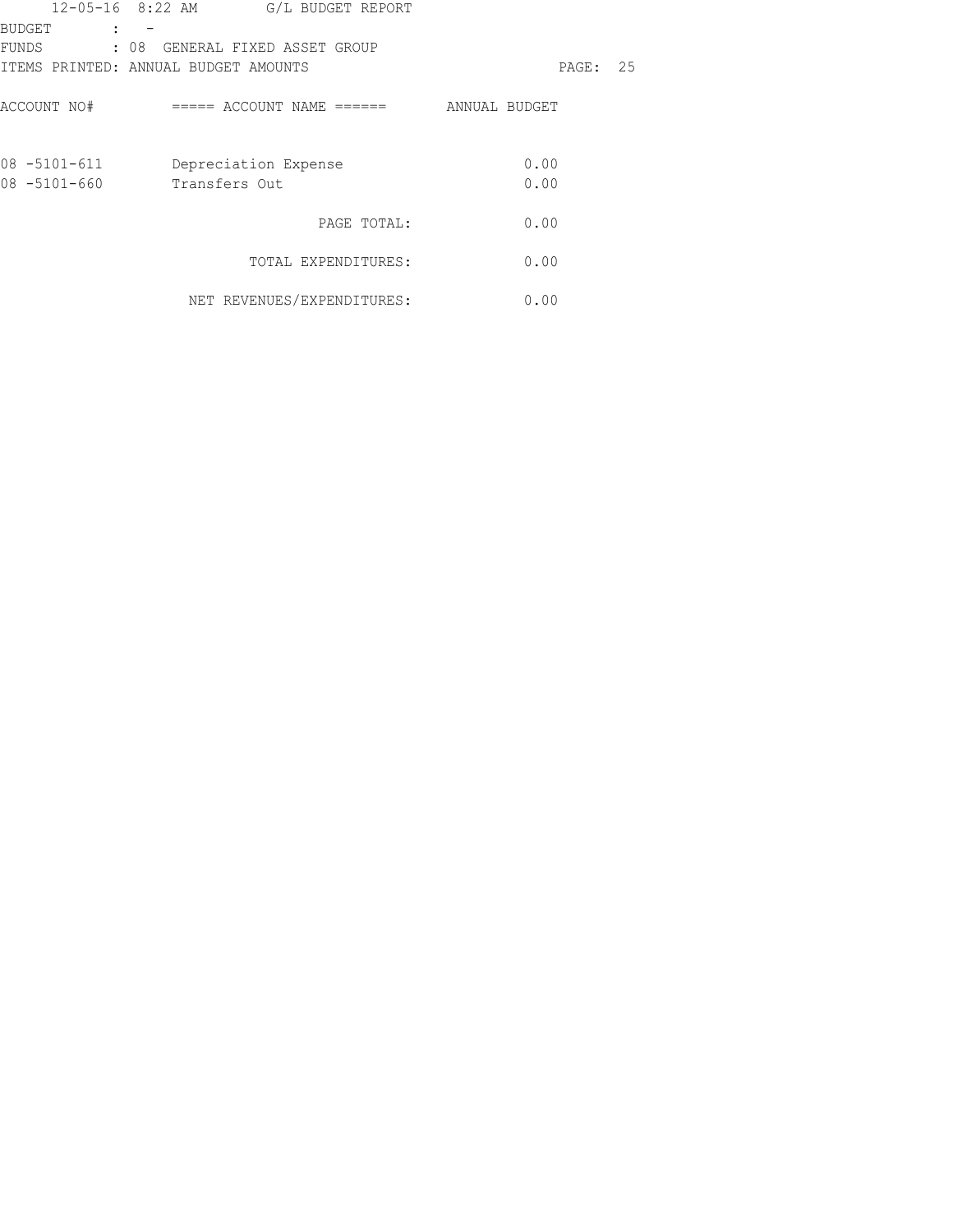|                                       | 12-05-16 8:22 AM                     | G/L BUDGET REPORT         |             |               |       |    |
|---------------------------------------|--------------------------------------|---------------------------|-------------|---------------|-------|----|
| <b>BUDGET</b><br>$\ddot{\phantom{a}}$ |                                      |                           |             |               |       |    |
| FUNDS                                 | : 09 GENERAL LONG TERM DEBT FN       |                           |             |               |       |    |
|                                       | ITEMS PRINTED: ANNUAL BUDGET AMOUNTS |                           |             |               | PAGE: | 26 |
|                                       |                                      |                           |             |               |       |    |
| ACCOUNT NO#                           |                                      | ===== ACCOUNT NAME ====== |             | ANNUAL BUDGET |       |    |
|                                       |                                      |                           |             |               |       |    |
| $09 - 4620$                           | Transfer In                          |                           |             |               | 0.00  |    |
|                                       |                                      |                           |             |               |       |    |
|                                       |                                      |                           | PAGE TOTAL: |               | 0.00  |    |
|                                       |                                      |                           |             |               |       |    |
|                                       |                                      | TOTAL REVENUES:           |             |               | 0.00  |    |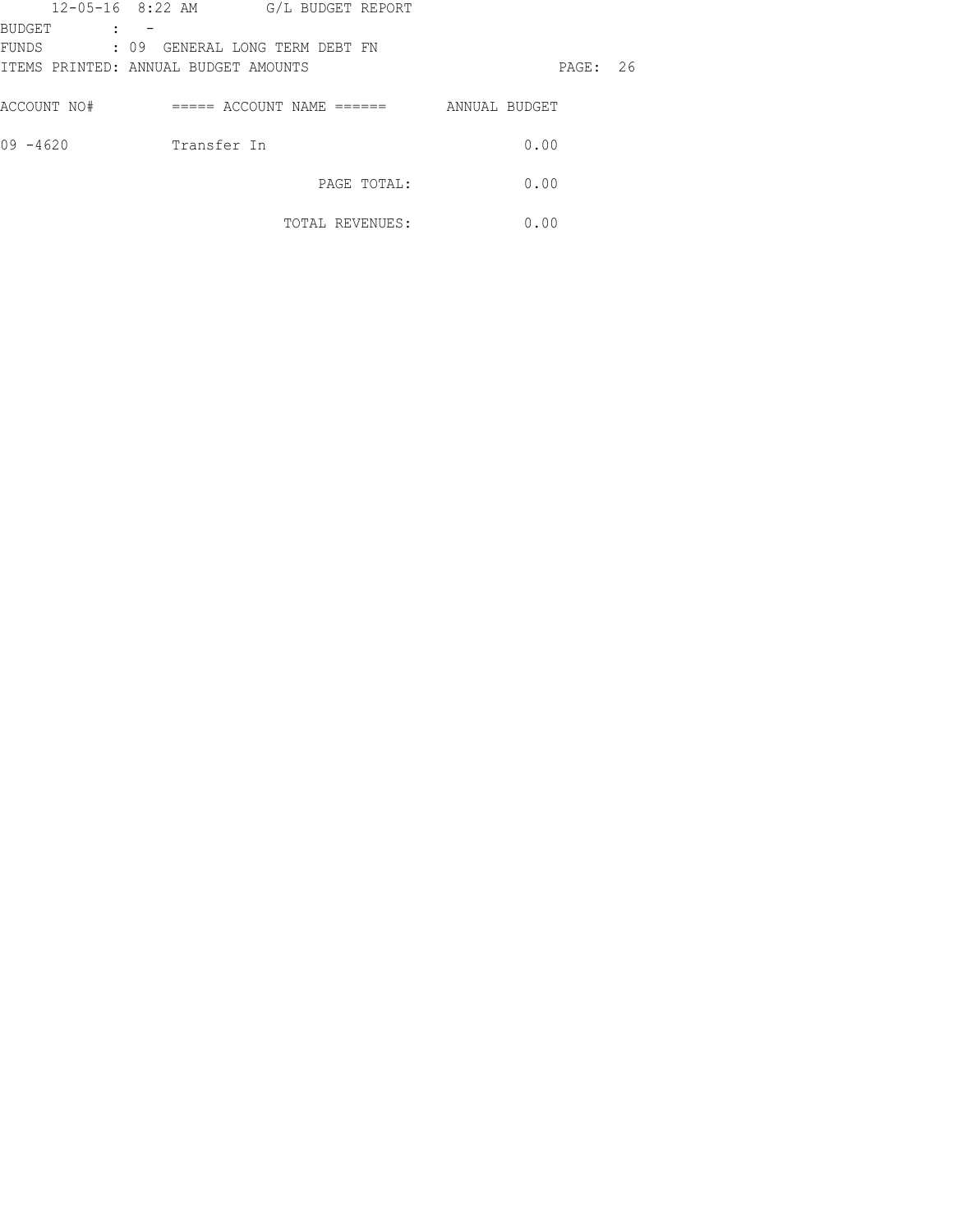|               | 12-05-16 8:22 AM G/L BUDGET REPORT   |          |  |
|---------------|--------------------------------------|----------|--|
| <b>BUDGET</b> |                                      |          |  |
|               | FUNDS : 09 GENERAL LONG TERM DEBT FN |          |  |
|               | ITEMS PRINTED: ANNUAL BUDGET AMOUNTS | PAGE: 27 |  |
| ACCOUNT NO#   |                                      |          |  |
|               | 09 -5101-612 Bond Amortization       | 0.00     |  |
| 09 -5101-660  | Transfer Out                         | 0.00     |  |
|               | PAGE TOTAL:                          | 0.00     |  |
|               | TOTAL EXPENDITURES:                  | 0.00     |  |
|               | NET REVENUES/EXPENDITURES:           | 0.00     |  |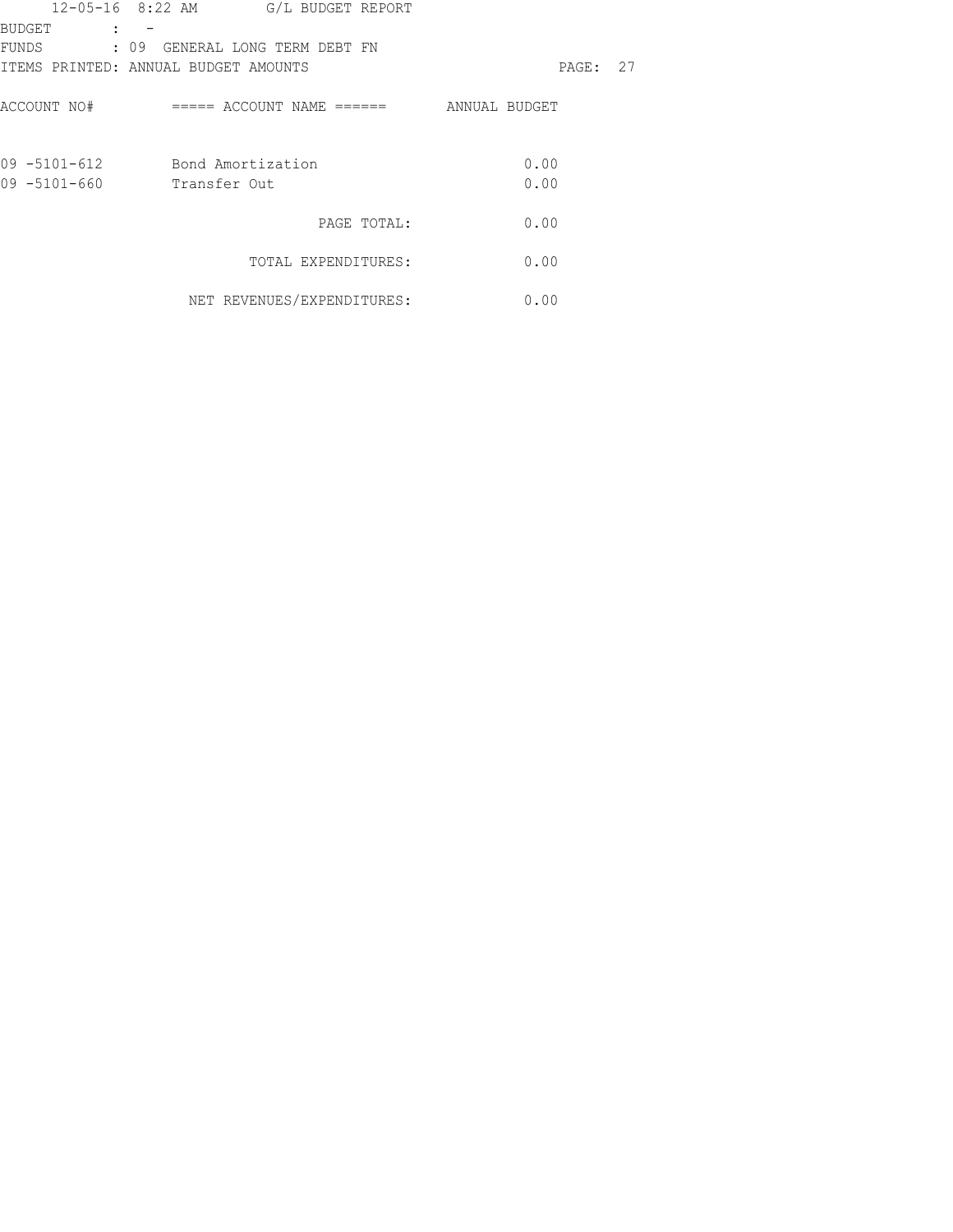|                   | 12-05-16 8:22 AM G/L BUDGET REPORT                  |                            |  |
|-------------------|-----------------------------------------------------|----------------------------|--|
| BUDGET : -        |                                                     |                            |  |
|                   | FUNDS : 10 SPECIAL PROJECTS FUND                    |                            |  |
|                   | ITEMS PRINTED: ANNUAL BUDGET AMOUNTS                | PAGE: 28                   |  |
|                   | ACCOUNT NO# ===== ACCOUNT NAME ====== ANNUAL BUDGET |                            |  |
|                   | 10 -4450 Grants Revenue                             | 514,138.00CR               |  |
| $10 - 4601$       | Interest Income                                     | 2,500.00CR                 |  |
| $10 - 4620 - 001$ | Transfer in from General Fund 75,212.00CR           |                            |  |
| $10 - 4620 - 002$ | Transfer in from Water/ Sewer 41,000.00CR           |                            |  |
| $10 - 4620 - 003$ | Transfer from AEDC                                  | 58,647.00CR                |  |
| $10 - 4620 - 004$ | Transfer from Fund Balance                          | 0.00                       |  |
| $10 - 4620 - 005$ | Transfer in from 2012 Bonds 1,436,460.00CR          |                            |  |
| $10 - 4620 - 006$ | Transfer in from 2015 Bonds                         | 3,307,889.00CR             |  |
|                   | 10 -4675 Proceeds from Bonds                        | 0.00                       |  |
|                   | 10 -4676 BOND PREMIUM                               | 0.00                       |  |
|                   |                                                     | PAGE TOTAL: 5,435,846.00CR |  |
|                   | TOTAL REVENUES: 5,435,846.00CR                      |                            |  |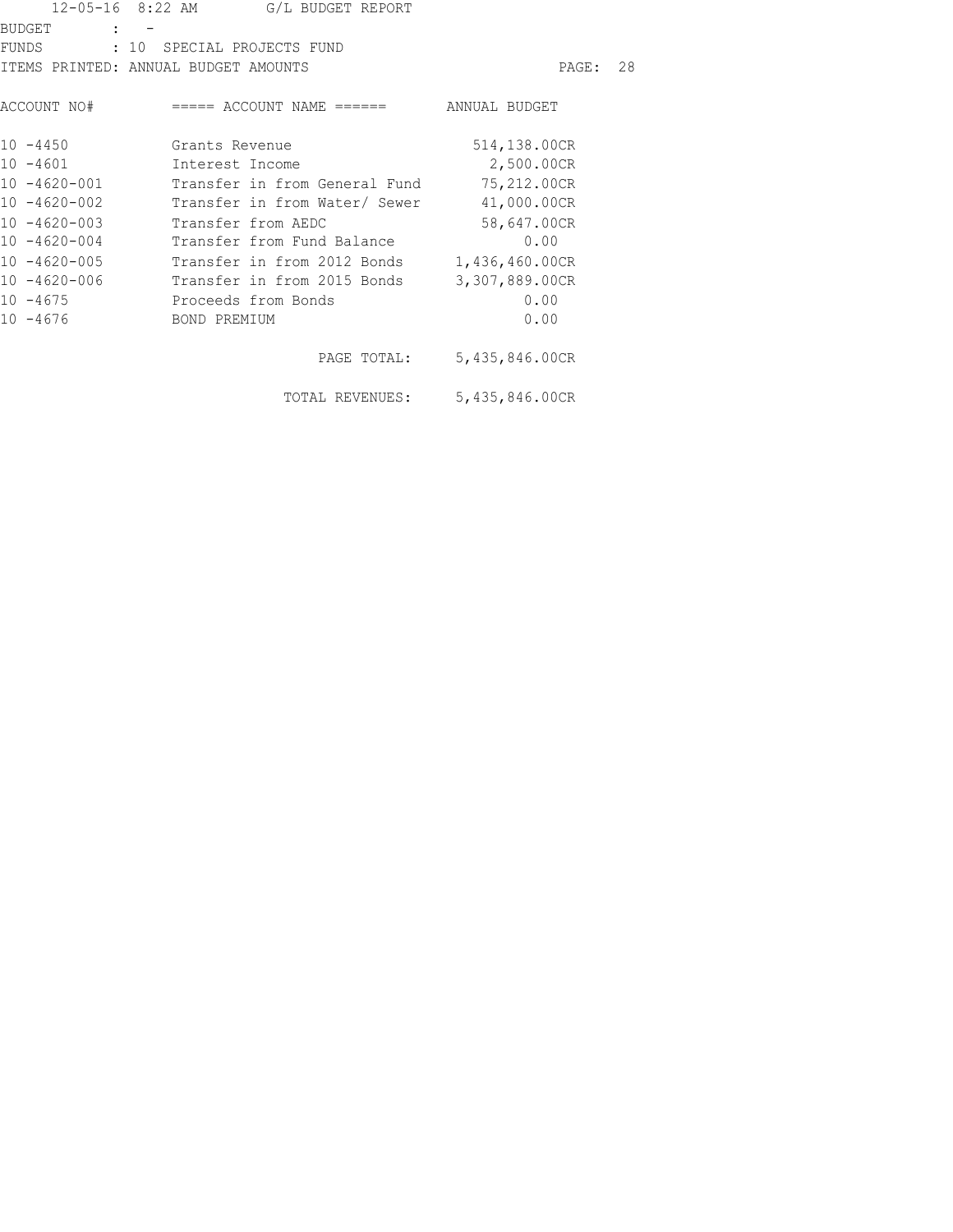|                                      | 12-05-16 8:22 AM G/L BUDGET REPORT                                                     |                          |  |
|--------------------------------------|----------------------------------------------------------------------------------------|--------------------------|--|
| BUDGET : -                           |                                                                                        |                          |  |
|                                      | FUNDS : 10 SPECIAL PROJECTS FUND                                                       |                          |  |
| ITEMS PRINTED: ANNUAL BUDGET AMOUNTS |                                                                                        | PAGE: 29                 |  |
|                                      | ACCOUNT NO# ===== ACCOUNT NAME ====== ANNUAL BUDGET                                    |                          |  |
|                                      | 10 -5101-512.002 2015-2016 CDBG GRANT 296,200.00                                       |                          |  |
|                                      | 10 -5101-513.0001 2012 CO -Water Improvements 32,490.00                                |                          |  |
|                                      | 10 -5101-513.0002 2012 CO - Sewer Improvements 1,406,470.00                            |                          |  |
|                                      | 10 -5101-514 Regional Lift Station 67 & 35 0.00                                        |                          |  |
|                                      | 10 -5101-516<br>10 -5101-516 Fire Dept Equipment<br>10 -5101-517.001 2015 Co - China L | 363,387.00               |  |
|                                      |                                                                                        | 0.00                     |  |
|                                      | 10 -5101-517.001   2015 CO - Streets                                                   | 2,507,931.00             |  |
|                                      | 10 -5101-517.002 2015 CO - Sewer Projects 799,958.00                                   |                          |  |
|                                      | 10 -5101-520 FIRE LINE ON I-35                                                         | 29,410.00                |  |
| 10 -5101-660 Transfers Out           |                                                                                        | 0.00                     |  |
|                                      | 10 -5101-760 Bond Issuance Costs                                                       | 0.00                     |  |
|                                      |                                                                                        | PAGE TOTAL: 5,435,846.00 |  |
|                                      | TOTAL EXPENDITURES: 5,435,846.00                                                       |                          |  |
|                                      | NET REVENUES/EXPENDITURES:                                                             | 0.00                     |  |